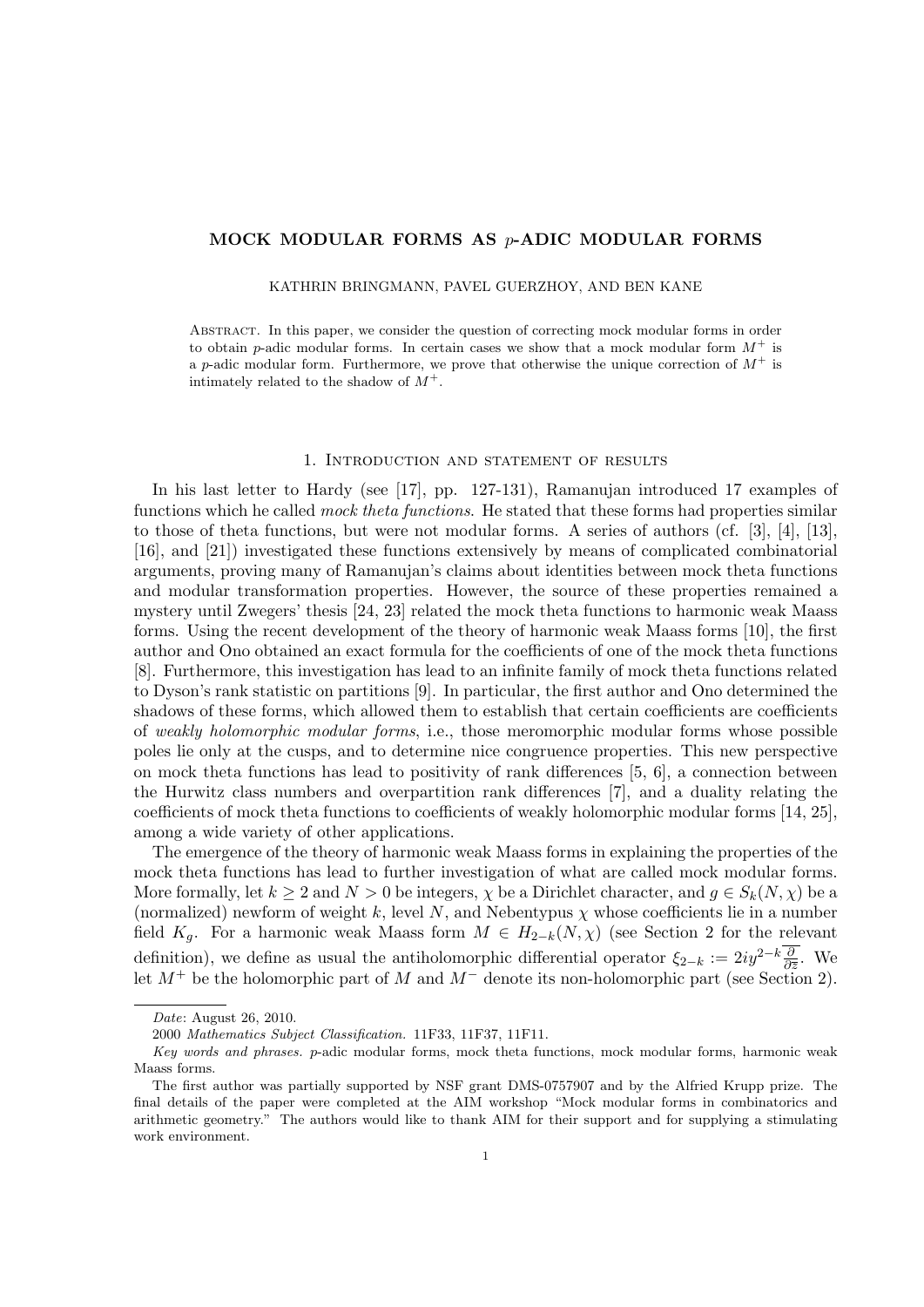Following Zagier [22], we refer to  $M^+$  as a mock modular form and  $\xi_{2-k}(M)$  as the shadow of the mock modular form  $M^+$ . Throughout, we let  $M \in H_{2-k}(N, \chi)$  be good for  $g^c(z) := \overline{g(-\overline{z})}$ (for the definition of good, see [12] or Section 2).

Since mock theta functions and mock modular forms generally have transcendental coefficients, it should be quite surprising to find out that one may consider p-adic properties related to these coefficients. We will prove in this paper that mock modular forms will combine with their shadows to give p-adic modular forms. Serre  $[18]$  initiated the study of p-adic modular forms in order to investigate congruences between modular forms. His construction allowed him to define a *p*-adic topology on modular forms so that two modular forms whose Fourier coefficients are congruent to high  $p$ -powers will be  $p$ -adically close and limits of increasingly  $p$ -adically closer sequences would exist. Serre also used the theory of  $p$ -adic modular forms to give a  $p$ -adic interpolation of the values at negative integers of  $L$ -series of a totally real number field by using a convergent sequences of Eisenstein series and determining the constant term of the resulting p-adic modular form. This groundwork has lead to a number of applications. For example, Ahlgren and Boylan [1] obtained deep congruences for the partition function and other modular forms.

We now turn to the statement of our results. For this, let  $p$  be a prime and fix an algebraic closure  $\overline{\mathbb{Q}}_p$  of  $\mathbb{Q}_p$  along with an embedding  $\iota : \overline{\mathbb{Q}} \hookrightarrow \overline{\mathbb{Q}}_p$ . We let  $\overline{\mathbb{Q}}_p$  denote the *p*-adic closure of  $\overline{\mathbb{Q}}_p$  and normalize the p-adic order so that  $\text{ord}_p(p) = 1$ . We do not distinguish between algebraic numbers and their images under  $\iota$ . In particular, for algebraic numbers  $a, b \in \overline{\mathbb{Q}}$  we write  $a \equiv b$  $p^{(m)}$  if  $\text{ord}_p(\iota(a-b)) \geq m$ . For a formal power series  $H(q) = \sum_{n \in \mathbb{Z}} a(n)q^n \in \overline{\mathbb{Q}}_p[[q, q^{-1}]],$ we write  $H \equiv 0 \pmod{p^m}$  if sup  $(\text{ord}_p(a(n))) \geq m$ . n∈Z

In this paper, a *p-adic modular form* of level N and Nebentypus  $\chi$  will refer to a formal power series  $H(q) = \sum$  $n \geq -t$  $a(n)q^n$  with coefficients in  $\overline{\mathbb{Q}}_p$  satisfying the following condition: for every  $m \in \mathbb{N}$  there exists a weakly holomorphic modular form  $(q := e^{2\pi i z}$  for  $z \in \mathbb{H}$ )  $H_m(z) =$ 

 $\sum b_m(n)q^n \in M_{\ell_m}^1(N,\chi)$  (the space of weakly holomorphic modular forms of weight  $\ell_m$ , level  $n \geq -t$ 

N, and Nebentypus  $\chi$ ), with algebraic coefficients  $b_m(n) \in \overline{Q}$ , which satisfies the congruence

(1.1) H ≡ H<sup>m</sup> (mod p <sup>m</sup>).

If  $\ell_m = \ell$  is constant, then we will refer to H as a p-adic modular form of weight  $\ell$ , level N, and Nebentypus  $\chi$ .

Remark. One can relate p-adic modular forms in our sense to those in the sense of Serre. For this, let  $\Delta$  be the unique normalized newform of weight 12 for  $SL_2(\mathbb{Z})$ . Consider the case of trivial Nebentypus and level  $N = p^s$  ( $s \in \mathbb{N}_0$ ). After multiplication by  $\Delta^t$ , where t is the appropriate power as given in the expansion of  $H(q)$  above, every p-adic modular form in our sense becomes a p-adic modular form of weight  $\ell$  in the sense of Serre due to Theorem 5.4 of [19].

In this paper, we will determine the unique correction (up to addition by a  $p$ -adic modular form) needed to complete  $M^+$  to a p-adic modular form. We will prove that when  $M^+$  is not itself a *p*-adic modular form, this series has an intimate relationship with the shadow of  $M^+$ . To determine the correction needed, we will first establish some notation. We define the Eichler integral of g by

(1.2) 
$$
E_g(z) := \sum_{n \ge 1} n^{1-k} a_g(n) q^n,
$$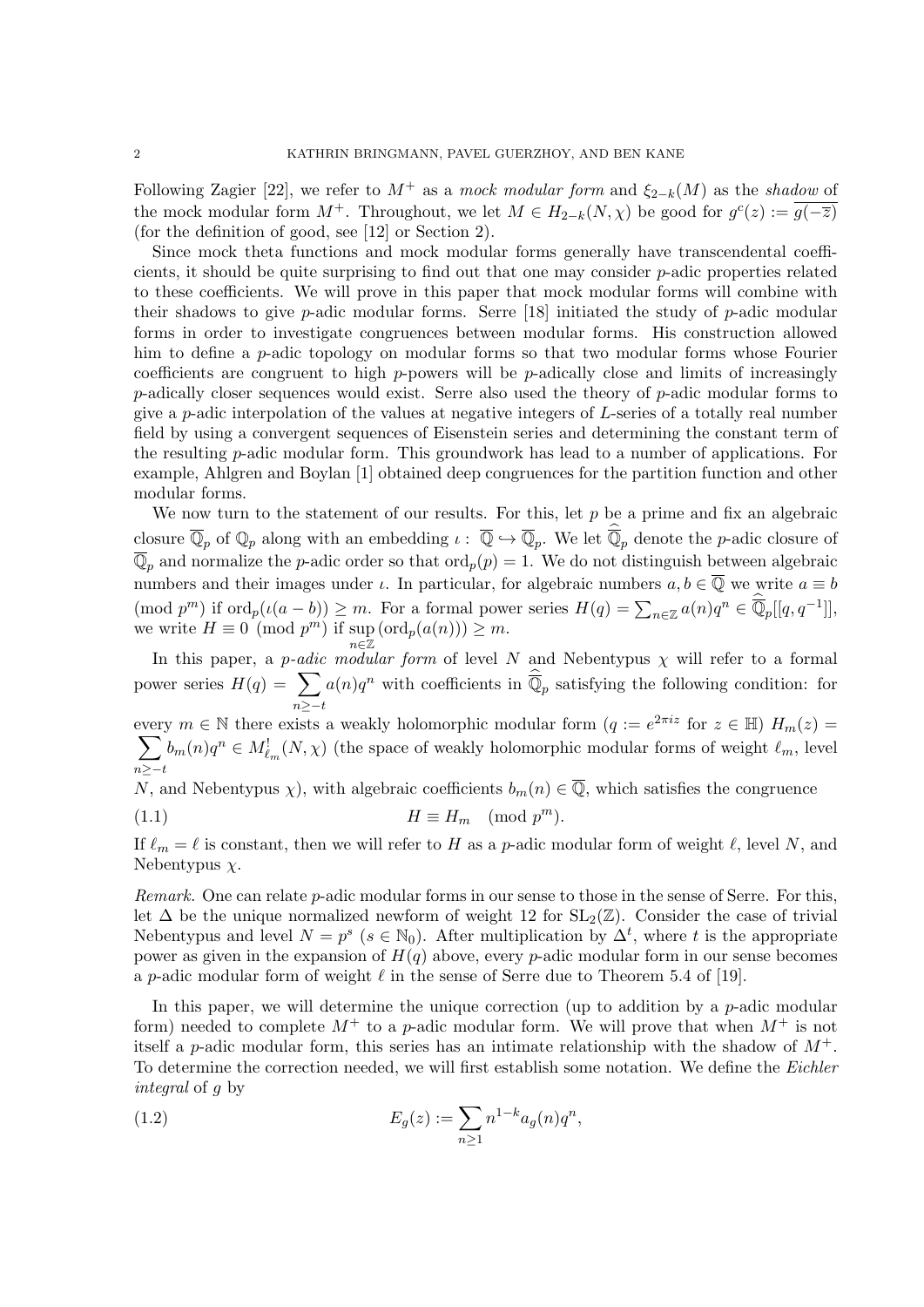where  $a_g(n)$  denotes the *n*-th coefficient of g. One easily sees that  $D^{k-1}(E_g) = g$ , where  $D := q \frac{\partial}{\partial q}$ . In Theorem 1.1 of [15], the second author, Kent, and Ono have shown that

$$
\mathcal{F}_{a_M(1)} := M^+ - a_M(1)E_g
$$

has coefficients in  $K_q$ , where we have abused notation to denote the *n*-th coefficient of  $M^+$  by  $a_M(n)$ . The embedding  $\iota$  allows us to consider  $\mathcal{F}_{a_M(1)}$  as an element of  $\overline{\mathbb{Q}}_p[[q, q^{-1}]]$ . Hence for every  $\gamma \in \overline{\mathbb{Q}}_p$ ,

(1.3) 
$$
\mathcal{F}_{\alpha} := M^{+} - \alpha E_{g} := \mathcal{F}_{a_{M}(1)} - \gamma E_{g}
$$

is an element of  $\overline{\mathbb{Q}}_p[[q, q^{-1}]]$ . Here  $\alpha := a_M(1) + \gamma \in A_M$ , where

$$
A_M := a_M(1) + \widehat{\overline{\mathbb{Q}}}_p := \left\{ a_M(1) + x : x \in \widehat{\overline{\mathbb{Q}}}_p \right\}
$$

denotes a set of formal sums.

As an example of the algebraicity of the coefficients of  $\mathcal{F}_{\alpha}$ , consider the case where  $g = \Delta$ and  $M^+$  is the mock modular form associated to  $\Delta$  with principal part  $q^{-1}$ , so that  $11!M^+$  is approximately given by

$$
11!q^{-1} - \frac{2615348736000}{691} - 73562460235.683647469q - 929026615019.113082q^{2} + \cdots
$$

Then a computer calculation indicates that

$$
11! \mathcal{F}_{a_M(1)} = 11!q^{-1} - \frac{2615348736000}{691} - 929888675100q^2 - \frac{80840909811200}{9}q^3 - \cdots
$$

This numerically demonstrates the above statement that all of the coefficients of  $\mathcal{F}_{aM(1)}$  are rational, as  $K_{\Delta} = \mathbb{Q}$ .

The fact that the function  $\mathcal{F}_{\alpha}$  defined in (1.3) has coefficients in  $\widehat{\mathbb{Q}}_p$  now permits one to consider its p-adic properties. We begin with the case that  $p \nmid N$ . Let  $\beta, \beta'$  be the roots of the polynomial

$$
x^{2} - a_{g}(p)x + \chi(p)p^{k-1} = (x - \beta)(x - \beta'),
$$

ordered so that  $\text{ord}_p(\beta) \le \text{ord}_p(\beta')$ . We first treat the "generic" case when  $\text{ord}_p(\beta) < \text{ord}_p(\beta')$ . For this, we consider

(1.4) 
$$
\mathcal{F}_{\alpha}^* := \mathcal{F}_{\alpha} - p^{1-k} \beta' \mathcal{F}_{\alpha} | V(p) = \left( M^+ - \alpha E_g \right) \left| \left( 1 - p^{1-k} \beta' V(p) \right) \right|,
$$

where  $V(p)$  is the usual V-operator.

For instance, in the above example where  $g = \Delta$ , denote the coefficients of  $11!\mathcal{F}_{a_M(1)}$  (resp.  $11!\mathcal{F}_{a_M(1)}^*$  by  $c(n) \in \mathbb{Q}$  (resp.  $c^*(n)$ ). Writing these coefficients 3-adically, a computer calculation indicates that

$$
c^*(3) = c(3) = 3^{-2} + 3^{-1} + 2 + \cdots,
$$
  
\n
$$
c(3^6) = 3^{-47} + 3^{-46} + 2(3^{-45}) + \cdots,
$$
  
\n
$$
c^*(3^6) = 3^{-47} + 3^{-46} + 2(3^{-45}) + \cdots,
$$
  
\n
$$
c(3^7) = 3^{-56} + 3^{-55} + 2(3^{-54}) + \cdots,
$$
  
\n
$$
c^*(3^7) = 3^{-56} + 3^{-55} + 2(3^{-54}) + \cdots.
$$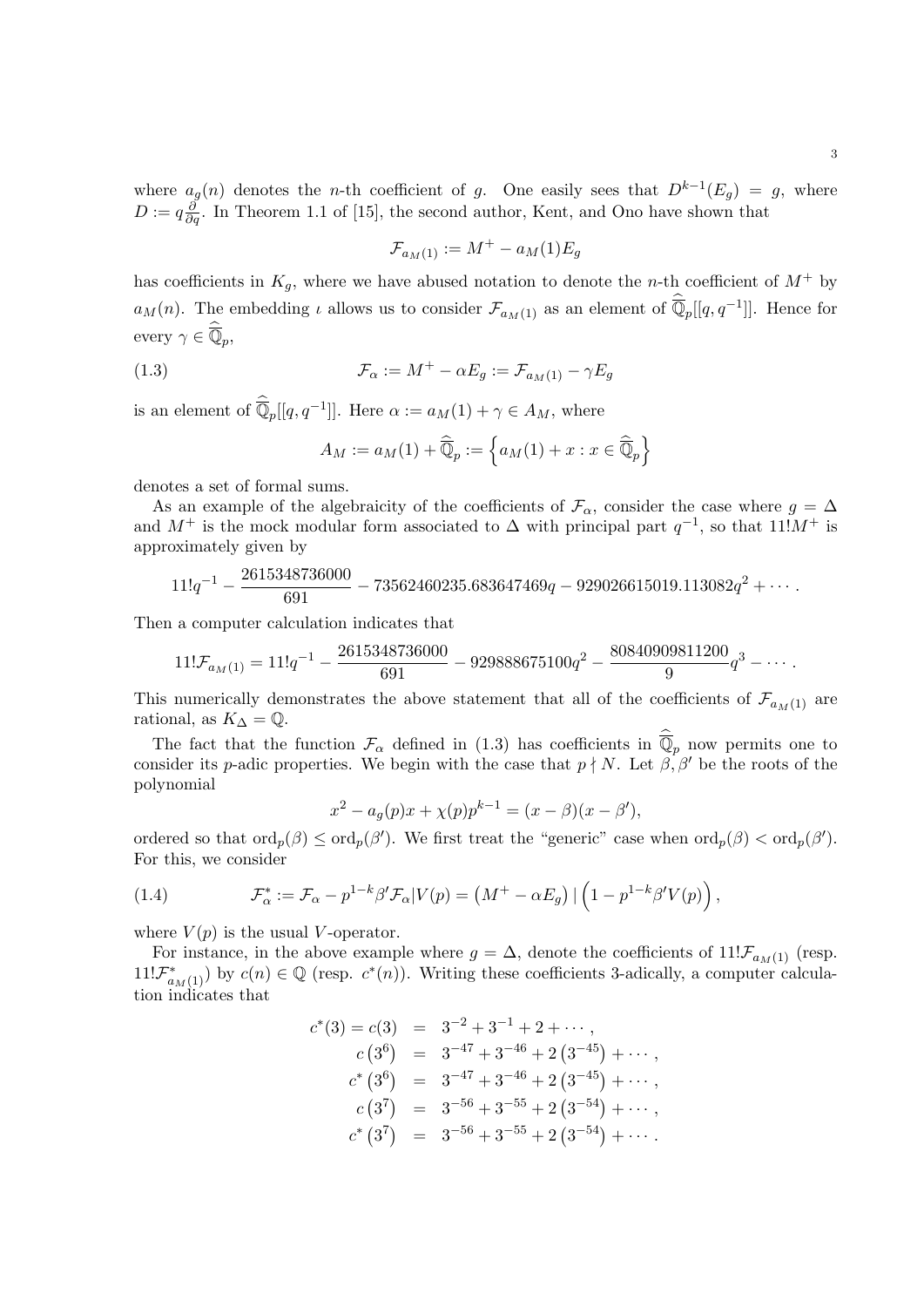Having dispatched the difficulty arising from transcendental coefficients, our goal of realizing  $M^+$  as a 3-adic modular form now seems to be thwarted by the high powers of 3 appearing in the denominators. However, choosing  $\alpha = a_M(1) + \gamma/11!$  with

$$
\gamma := 154300462955809413372268553898 = 3^7 + 3^8 + \cdots
$$

and denoting the coefficients of  $11!\mathcal{F}_{\alpha}$  (resp.  $11!\mathcal{F}_{\alpha}^{*}$ ) by  $c_{\alpha}(n)$  (resp.  $c_{\alpha}^{*}(n)$ ), one sees that

$$
c_{\alpha}^{*}(3) = c_{\alpha}(3) = 2(3^{5}) + 3^{7} + 3^{8} + \cdots,
$$
  
\n
$$
c_{\alpha}(3^{6}) = 2(3^{-5}) + 2(3^{-3}) + 3^{-2} + \cdots,
$$
  
\n
$$
c_{\alpha}^{*}(3^{6}) = 3^{5} + 3^{6} + 3^{8} + \cdots,
$$
  
\n
$$
c_{\alpha}(3^{7}) = 2(3^{-7}) + 2(3^{-5}) + 2(3^{-4}) + \cdots,
$$
  
\n
$$
c_{\alpha}^{*}(3^{7}) = 2 + 2(3) + 2(3^{2}) + \cdots.
$$

Hence the denominators of the coefficients of  $\mathcal{F}_{\alpha}^*$  seem to have vanished, while the denominators of  $\mathcal{F}_{\alpha}$  still seem to grow.

In order to cancel the denominators of  $\mathcal{F}_{\alpha}$  itself, we will require a further refinement of our corrected series. For this purpose, for  $\delta \in \overline{\mathbb{Q}}_p$ , we define

(1.5) 
$$
\mathcal{F}_{\alpha,\delta} := \mathcal{F}_{\alpha} - \delta \left( E_g - \beta E_{g|V(p)} \right).
$$

Denoting the coefficients of  $11!F_{\alpha,\delta}$  by  $c_{\alpha,\delta}(n)$ , we see in our above example (with  $\alpha$  chosen as above and  $\delta$  chosen to be 23974292034 =  $2(3^7) + 2(3^9) + 3^{10} + \cdots$ , that

$$
c_{\alpha,\delta} (3^6) = 3^5 + 3^6 + 3^8 + \cdots ,
$$
  
\n
$$
c_{\alpha,\delta} (3^7) = 2 + 2(3) + 2(3^2) + \cdots .
$$

The phenomenon we have observed here is evidenced by the fact that the correct choice of  $\alpha$ and  $\delta$  will result in a *p*-adic modular form.

**Theorem 1.1.** Assume that  $\text{ord}_p(\beta) < \text{ord}_p(\beta')$ .

(1) There exists exactly one  $\alpha \in A_M$  such that  $\mathcal{F}^*_{\alpha}$  is a p-adic modular form of weight  $2-k$ , level pN, and Nebentypus  $\chi$ . The unique choice of  $\alpha$  is given by the p-adic limit

(1.6) 
$$
\alpha = a_M(1) + (\beta - \beta') \lim_{m \to \infty} \frac{b_M(p^m)}{\beta^{m+1}},
$$

where  $b_M(n)$  denotes the n-th coefficient of  $D^{k-1}(M^+) - a_M(1)g$ .

(2) If  $\text{ord}_p(\beta') \neq (k-1)$ , then there exists exactly one pair  $(\alpha, \delta) \in A_M \times \overline{\mathbb{Q}}_p$  such that  $\mathcal{F}_{\alpha, \delta}$ is a p-adic modular form of weight  $2-k$ , level pN, and Nebentypus  $\chi$ . Moreover,  $\alpha$  is the unique choice from part (1) and

(1.7) 
$$
\delta = \lim_{m \to \infty} \frac{a_{\mathcal{F}_{\alpha}}(p^m) p^{m(k-1)}}{\beta^m}.
$$

Remarks.

- (1) One predicts that  $\alpha$  is transcendental whenever q does not have CM, as conjectured by the second author, Kent, and Ono [15], and hence the dependence on  $a_M(1)$  in equation (1.6) is likely unavoidable in the general case.
- (2) The limit occurring in equation (1.6) also occurs (up to multiplication by a constant in  $K_q(\beta)$ ) as the first coefficient of a limit in Proposition 2.2 of [15]. In [15], the authors conclude that this series has coefficients in  $\overline{\mathbb{Q}}_p$ . However, due to the fact that the algebraic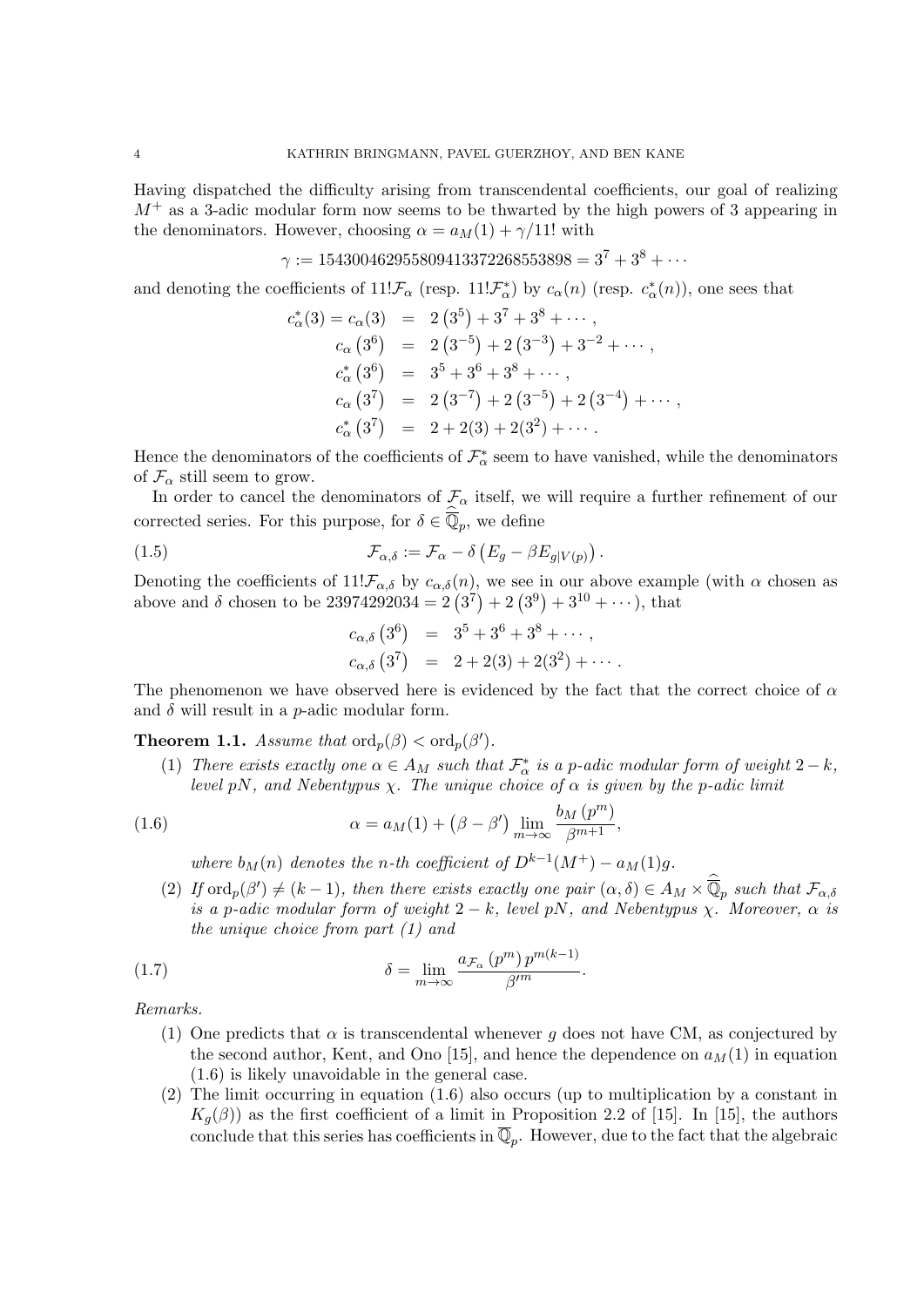closure  $\overline{\mathbb{Q}}_p$  of  $\mathbb{Q}_p$  is not p-adically closed, one cannot actually conclude that this limit is an element of  $\overline{\mathbb{Q}}_p$ , but only necessarily an element of the larger field  $\overline{\mathbb{Q}}_p$ .

(3) As Zagier observed in [22], Eichler integrals are mock modular forms when one extends the definition to include shadows which are weakly holomorphic modular forms. Hence our *p*-adic modular forms  $\mathcal{F}_{\alpha}^*$  and  $\mathcal{F}_{\alpha,\delta}$  transform like mock modular forms.

Consider again the example of the mock modular form  $M^+$  associated to  $q = \Delta$  with principal part  $q^{-1}$  which we have computationally investigated above. Since g has trivial level and the principal part is  $q^{-1}$ , taking the unique choice of  $\alpha \in A_M$  and  $\delta \in \overline{\mathbb{Q}}_p$  given by Theorem 1.1 (2),  $\Delta\mathcal{F}_{\alpha,\delta}$  will be a 3-adic modular form in the sense of Serre. Quite pleasantly, computational evidence indicates that

$$
\Delta \mathcal{F}_{\alpha,\delta} \equiv 1 \pmod{3},
$$
  
\n
$$
\Delta \mathcal{F}_{\alpha,\delta} \equiv E_2 \pmod{3^2},
$$
  
\n
$$
\Delta \mathcal{F}_{\alpha,\delta} \equiv E_2 + 9\Delta \pmod{3^3},
$$
  
\n
$$
\vdots
$$

where  $E_2(z) := 1 - 24 \sum_{n=1}^{\infty} \sigma_1(n) q^n$ , with  $\sigma_r(n) := \sum_{d|n} d^r$ .

Theorem 1.1 gives a strong interplay between g and the weight  $2 - k$  correction of

$$
\mathcal{F}_0^* = M^+ - p^{1-k} \beta' M^+ | V(p)
$$

in the case when  $\alpha \neq 0$ . It is of course of particular interest to consider the case when  $\alpha = 0$ , so that  $\mathcal{F}_0^*$  is itself a *p*-adic modular form. This leads us immediately to consider the case when g has CM by an imaginary quadratic field K.

**Theorem 1.2.** Assume that g has CM by K,  $p \nmid N$ , and p is split in  $\mathcal{O}_K$ . Then  $\alpha = 0$  is the unique choice from Theorem 1.1, so that  $\mathcal{F}_0^*$  is a p-adic modular form of weight  $2 - k$ , level pN, and Nebentypus  $\chi$ .

When we are not in the generic case, the situation can differ greatly, as the next theorem reveals. In the case where g has CM and p is inert, the extra symmetry  $\beta' = -\beta$  allows us to obtain a p-adic modular form correction of  $M^+$  itself. To do so, for  $\alpha \in \overline{\mathbb{Q}}_p$ , we define another type of corrected series

(1.8) 
$$
\widetilde{\mathcal{F}}_{\alpha} := M^{+} - \alpha E_{g|V(p)}
$$

**Theorem 1.3.** Assume that g has CM by K, p is inert in  $\mathcal{O}_K$ , and  $p \nmid N$ . Then there exists precisely one  $\alpha \in \overline{\mathbb{Q}}_p$  such that  $\widetilde{\mathcal{F}}_\alpha$  is a p-adic modular form of weight  $2-k$ , level pN, and Nebentypus  $\chi$ , given by the p-adic limit

.

.

(1.9) 
$$
\alpha = \lim_{m \to \infty} \frac{a_{D^{k-1}(M^+)} (p^{2m+1})}{\beta^{2m}}
$$

- Remarks. (1) It is worth remarking that the proof of Theorem 1.3 shows more generally that there exists exactly one pair  $(\alpha, \delta) \in A_M \times \overline{\mathbb{Q}}_p$  such that  $\mathcal{F}_{\alpha,\delta}$  is a p-adic modular form whenever  $p \nmid N$  and  $a_q(p) = 0$ , but the properties of the CM form allow us to relate  $\delta$ and  $\alpha$  in this case.
	- (2) It is an interesting question whether  $\alpha = 0$  ever occurs in Theorem 1.3. In a particular example considered in [15], it was shown that this does not happen for every prime  $p < 32500$ .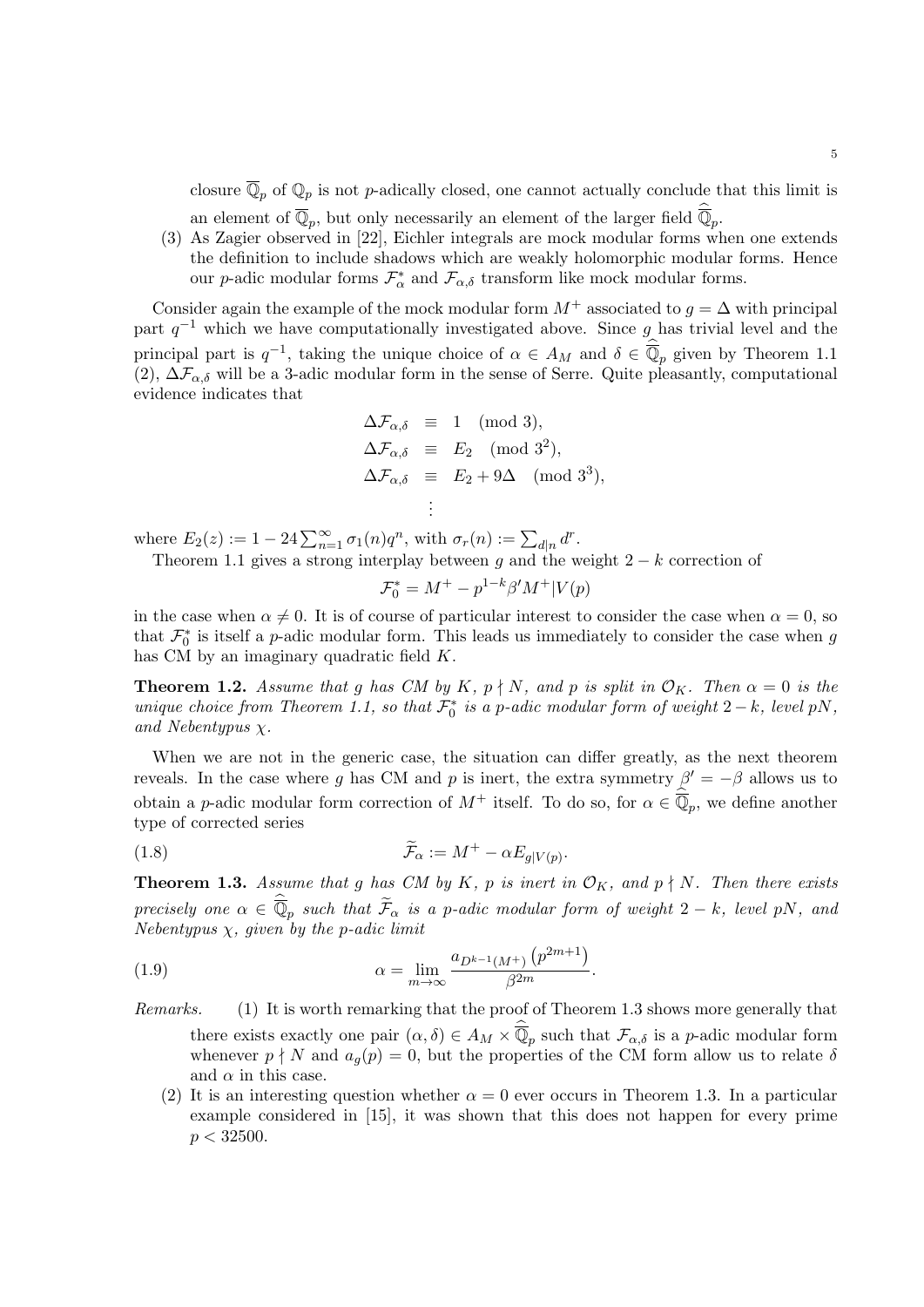For every  $\alpha \in A_M$ , we define

$$
\widetilde{F}_{\alpha} := D^{k-1} \left( M^+ - \alpha E_{g|V(p)} \right),
$$

so that if g has CM by K and p is inert in  $\mathcal{O}_K$ , then for  $\alpha$  given in equation (1.9),  $\tilde{F}_{\alpha}$  is the image under  $D^{k-1}$  of the p-adic modular form given in Theorem 1.3. Let  $U(p)$  denote the usual U-operator. We will conclude Theorem 1.3 from the following proposition.

**Proposition 1.4.** Assume that g has CM by K, p is inert in  $\mathcal{O}_K$ , and  $p \nmid N$ . Then for all but exactly one  $\alpha \in \overline{\mathbb{Q}}_p$ , we have the p-adic limit

(1.10) 
$$
\lim_{m \to \infty} \frac{\widetilde{F}_{\alpha}|U(p^{2m+1})}{a_{\widetilde{F}_{\alpha}}(p^{2m+1})} = g.
$$

Remark. Proposition 1.4 corrects the original statement of Theorem 1.2 (2) of [15], which contained an error that was pointed out and fixed by the third author. The proof given here was then subsequently included in the final version of [15]. The existence of the limit in the original statement, with

$$
F_{\alpha} := D^{k-1}(\mathcal{F}_{\alpha})
$$

instead of  $\widetilde{F}_{\alpha}$ , is independent of  $\alpha$ , and one cannot even conclude existence of that limit without determining explicitly that  $\alpha \neq 0$  in this theorem. Even if the limit with  $F_{\alpha}$  would exist, such a limit would have a linear dependence on  $\alpha$  times  $q|V(p)$ , and hence could not equal g, as stated in [15].

Lastly, we deal with the "bad" primes.

**Theorem 1.5.** Let p | N and g be a newform with  $a_q(p) = 0$ . Then  $\mathcal{F}_{\alpha}$  is a p-adic modular form of level N and Nebentypus  $\chi$  for every  $\alpha \in A_M$ .

From this one concludes the following corollary in the CM case.

**Corollary 1.6.** Assume that q has  $CM$  and p divides the conductor of the Hecke Grössencharacter associated to g. Then  $\mathcal{F}_{\alpha}$  is a p-adic modular form of level N and Nebentypus  $\chi$  for every  $\alpha \in \overline{\mathbb{Q}}_p$ . In particular, if p divides the conductor of the Hecke Grössencharacter, then  $M^+$  and  $E_q$  are both p-adic modular forms of level N and Nebentypus  $\chi$ .

The paper is organized as follows: Section 2 is devoted to a quick overview of the relevant definitions involving harmonic weak Maass forms. In Section 3, we define an operator which recasts the question about our corrected series being a p-adic modular form to one about a certain p-adic limit equaling zero. We then use this equivalence to establish the results in the generic case. In Section 4 we combine the aforementioned equivalence and the fact that a certain quadratic twist is a weakly holomorphic modular form to establish the results when g has CM.

### 2. Basic facts on harmonic weak Maass forms

We begin by recalling the relevant definitions and some important facts about harmonic weak Maass forms. For further details, we refer the reader to [10]. We will write an element of the upper half plane as  $z = x + iy$  with  $x, y \in \mathbb{R}$ . Denote the *weight* 2 – k hyperbolic Laplacian by

$$
\Delta_{2-k} := -y^2 \left( \frac{\partial^2}{\partial x^2} + \frac{\partial^2}{\partial y^2} \right) + i(2-k)y \left( \frac{\partial}{\partial x} + i \frac{\partial}{\partial y} \right).
$$

A harmonic weak Maass form M of weight  $2 - k$ , level N, and Nebentypus  $\chi$  is defined as a smooth function on the upper half plane which satisfies the following properties: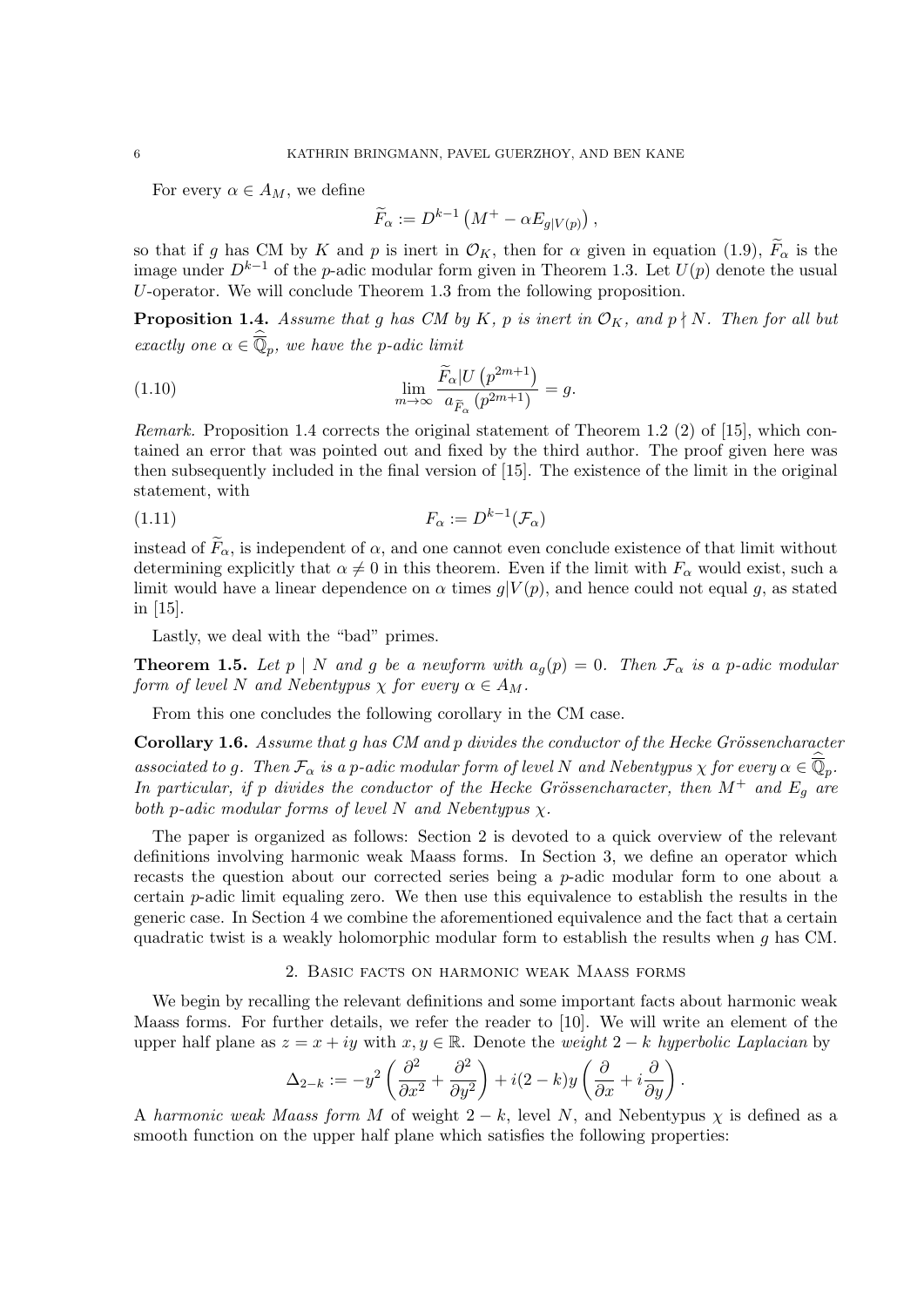(1) For all  $\left(\begin{smallmatrix} a & b \\ c & d \end{smallmatrix}\right) \in \Gamma_0(N)$  we have

$$
M\left(\frac{az+b}{cz+d}\right) = \chi(d)(cz+d)^{2-k}M(z).
$$

- (2) We have that  $\Delta_{2-k}(M)=0$ .
- (3) The function  $M(z)$  has at most linear exponential growth at all cusps of  $\Gamma_0(N)$ .

We denote this space of harmonic weak Maass forms by  $H_{2-k}(N, \chi)$ .

We now restrict our attention to the subspace of harmonic weak Maass forms which map to cusp forms under the  $\xi$ -operator. Taking the Fourier expansion in terms of  $e^{2\pi ix}$ , M decomposes naturally as

$$
M(z) = M^{+}(z) + M^{-}(z),
$$

where the *holomorphic part* of M is given by

$$
M^+(z) := \sum_{n \gg -\infty} a_M(n) q^n
$$

and the non-holomorphic part of M is defined by

(2.1) 
$$
M^{-}(z) := \sum_{n>0} a_M^{-}(-n) \Gamma(1-k; 4\pi ny) q^{-n}.
$$

Here

$$
\Gamma(a; x) := \int_x^{\infty} e^{-t} t^{a-1} dt
$$

is the incomplete Γ-function. One refers to

$$
\sum_{n\leq 0} a_M(n)q^n
$$

as the principal part of M.

As defined in [12], we say that a harmonic weak Maass form  $M \in H_{2-k}(N, \chi)$  is good for the cusp form  $g \in S_k(N, \overline{\chi})$  if the following conditions are satisfied:

- (i) The principal part of M at the cusp  $\infty$  belongs to  $K_g[q^{-1}]$ .
- (ii) The principal parts of M at other cusps of  $\Gamma_0(N)$  are constant.
- (iii) We have that  $\xi_{2-k}(M) = ||g||^{-2}g$ , where  $|| \cdot ||$  is the usual Petersson norm.

We let  $T(n)$  denote the n-th Hecke operator. The action of the Hecke operator on a harmonic weak Maass form M is defined analogously to that on holomorphic modular forms. We denote this action by  $M|_{2-k}T(n)$ , suppressing the weight in the notation when it is clear from the context. We extend this definition to formal power series in the obvious way. One can show that (see [12], the proof of Theorem 1.3)

(2.2) 
$$
M|_{2-k}T(n) = n^{1-k}a_g(n)M + R_n,
$$

for some weakly holomorphic modular form  $R_n \in M^!_{2-k}(N, \chi)$ . We use the commutation relation between  $D^{k-1}$  and  $T(n)$  given by

(2.3) 
$$
n^{k-1}D^{k-1}(E|_{2-k}T(n)) = (D^{k-1}E)|_{k}T(n),
$$

which is valid for every formal power series E. This yields that

(2.4) 
$$
F_{\alpha}|_{k}T(n) = a_{g}(n)F_{\alpha} + r_{n},
$$

where  $F_{\alpha}$  was defined in (1.11) and

(2.5) 
$$
r_n := n^{k-1} D^{k-1}(R_n).
$$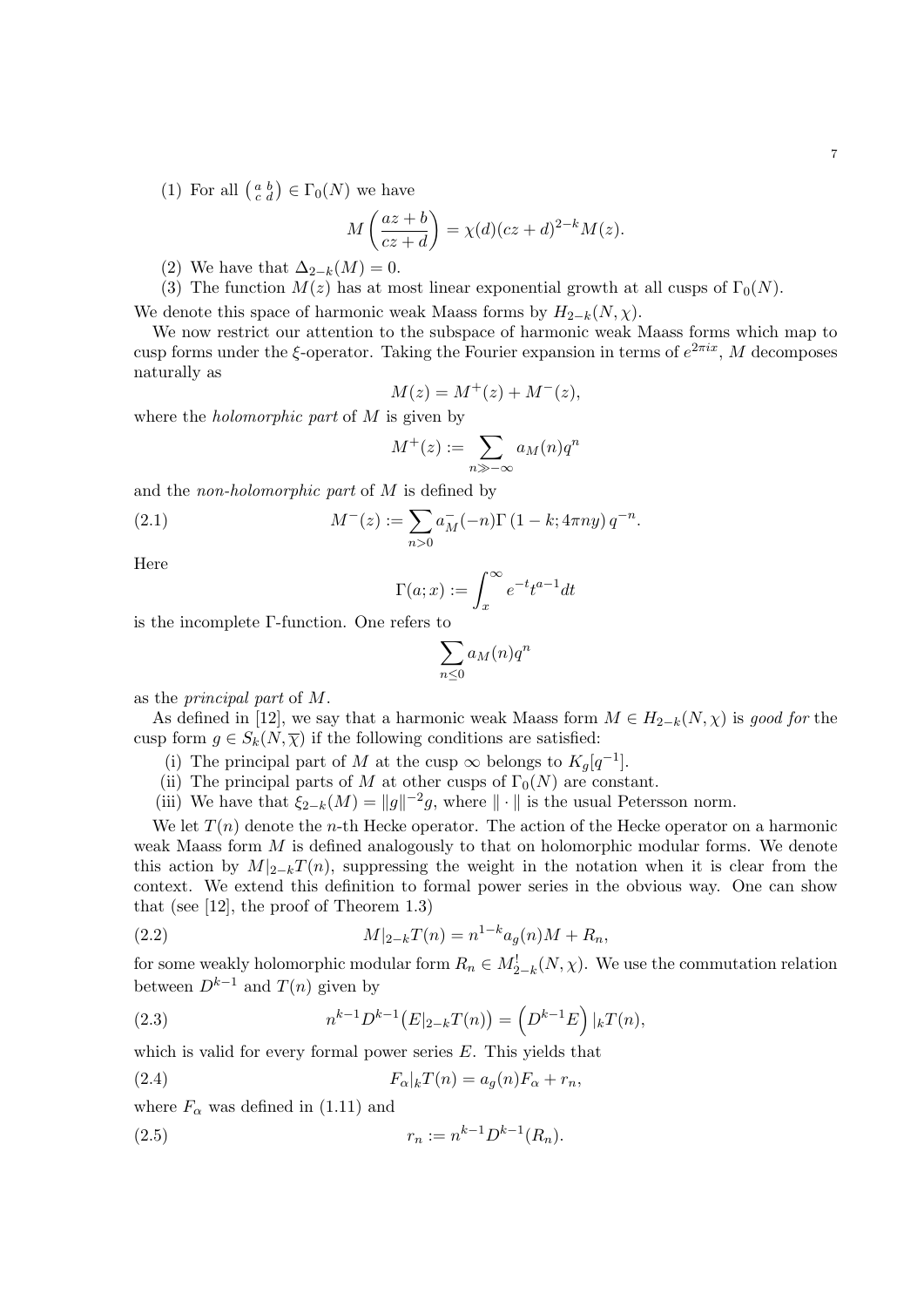Similarly to  $F_{\alpha}$ , for  $\mathcal{F}_{\alpha,\delta}$  defined in (1.5), we let

$$
F_{\alpha,\delta} := D^{k-1}(\mathcal{F}_{\alpha,\delta}).
$$

When  $n$  and  $p$  are coprime, one obtains

(2.7) 
$$
F_{\alpha,\delta}|_{k}T(n) = a_g(n)F_{\alpha,\delta} + r_n.
$$

# 3. A Criterion for p-adic modular forms and the proof of Theorem 1.1

The uniqueness of  $\alpha$  in the theorems will follow from the fact that  $E_g$  and  $E_g|_{V(p)}$  are not p-adic modular forms when  $p \nmid N$ . We shall show this through the following simple lemma.

**Lemma 3.1.** Assume that  $p \nmid N$  and either  $\text{ord}_p(\beta) < \text{ord}_p(\beta')$  or  $\beta' = -\beta$ . Then  $E_g$ ,  $E_{g|V(p)}$ , and  $E_g - \beta' p^{1-k} E_g | V(p) = E_{g-\beta'g|V(p)}$  are not p-adic modular forms. Furthermore, if  $\text{ord}_p \beta' \neq$  $k-1$ , then  $E_{g-\beta g|V(p)}$  is not a p-adic modular form.

*Proof.* Let H be a p-adic modular form. We first note that there exists a constant  $A \geq 0$  such that  $\text{ord}_p(a_H(n)) \geq -A$  for every  $n \in \mathbb{Z}$ . This follows easily from the fact that the coefficients of weakly holomorphic modular forms have bounded denominators, which can be concluded from the corresponding statement for holomorphic modular forms in Theorem 3.52 of [20]. Hence for every  $m \in \mathbb{N}$  we have

$$
\operatorname{ord}_p\left(a_{D^{k-1}(H)}\left(p^m\right)\right) \ge m(k-1) - A.
$$

Let  $C \geq 0$  be given. Using the fact that g is a Hecke eigenform, the statements for  $E_q$  and  $E_{g|V(p)}$  follow by

$$
a_{g|V(p)} (p^{2m+1}) = a_g (p^{2m}) = \sum_{\ell=0}^{2m} \beta^{\ell} \beta^{\ell} \beta^{\ell} \qquad \ell = \beta^{2m} \sum_{\ell=0}^{2m} \left(\frac{\beta^{\ell}}{\beta}\right)^{\ell},
$$

which, since  $\text{ord}_p(\beta) < \text{ord}_p(\beta')$  or  $\beta' = -\beta$ , has p-order  $\text{ord}_p(\beta^{2m}) \le \frac{2m(k-1)}{2} < 2m(k-1) - C$ for m sufficiently large.

The equality  $E_g - \beta' p^{1-k} E_g | V(p) = E_{g-\beta'g|V(p)}$  follows by the commutation relation

(3.1) 
$$
\left(D^{k-1}(f)\right)|V(p) = p^{1-k}D^{k-1}(f|V(p))
$$

between  $D^{k-1}$  and the V-operator on a formal power series  $f(q) = \sum_{n \gg -\infty} a_f(n)q^n$ . The lemma for  $E_{g-\beta'g|V(p)}$  then follows by the fact that for  $m\geq 0$  one has  $a_{g-\beta'g|V(p)}(p^m)=\beta^m$ , which has p-order at most  $\frac{m(k-1)}{2} < m(k-1) - C$ . One concludes the lemma for  $E_{g-\beta g|V(p)}$  similarly by the fact that  $a_{g-\beta g|V(p)}(p^m) = \beta^{\prime m}$  and the assumption that  $\text{ord}_p(\beta') < k-1$ .

In order to deduce a helpful equivalence relation which will determine whether our corrected series are p-adic modular forms, one defines the operator

(3.2) 
$$
B(p) := -\beta p^{1-k} \left(1 - \beta' p^{1-k} V(p)\right) \left(1 - \beta^{-1} p^{k-1} U(p)\right).
$$

In order to determine the action of  $B(p)$  on our corrected series  $\mathcal{F}_{\alpha}$  and  $\mathcal{F}_{\alpha,\delta}$ , we will first determine the actions of  $B(p)$  and  $B(p)U(p)$  on the correction terms  $E_g$  and  $E_g - \beta' E_{g|V(p)}$ . This is established in the following lemma.

**Lemma 3.2.** The series  $E_g$  is annihilated by  $B(p)$ . Furthermore,  $E_{g|V(p)}$  is annihilated by  $B(p)U(p)$ .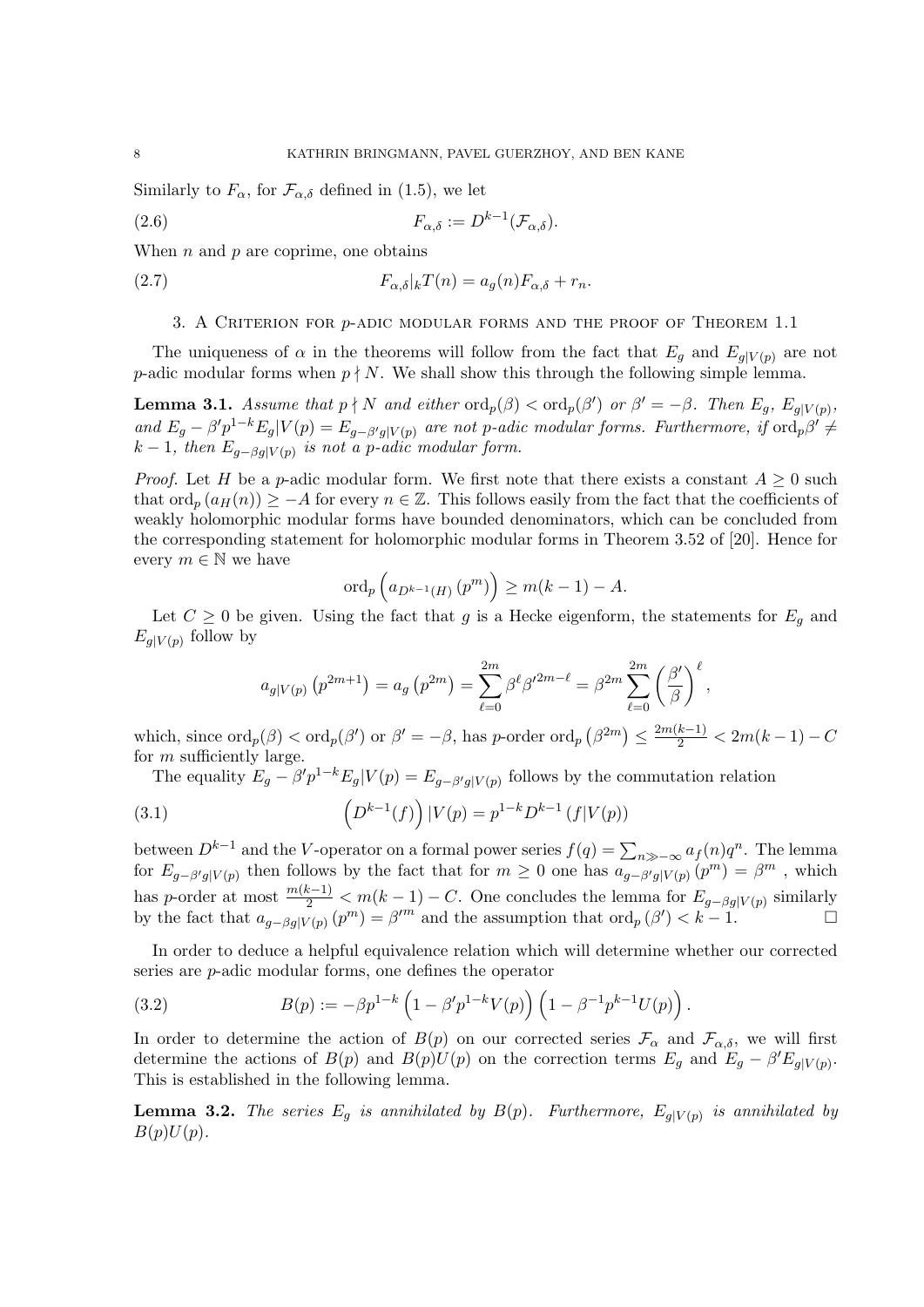*Proof.* Since  $V(p)U(p)$  acts like the identity,  $\beta + \beta' = a_g(p)$  and  $\beta\beta' = \chi(p)p^{k-1}$ , one obtains that

(3.3) 
$$
B(p) = U(p) + \chi(p)p^{1-k}V(p) - a_g(p)p^{1-k}.
$$

However, rewriting the right hand side in terms of the weight  $2 - k$  Hecke operator  $T(p)$  and using the commutation relation (2.3) between  $T(p)$  and  $D^{k-1}$  yields that

$$
D^{k-1} (E_g | B(p)) = p^{1-k} g | (T(p) - a_g(p)) = 0.
$$

One concludes that  $E_q|B(p) = 0$ , giving the first statement of the lemma.

Since we have already seen that  $E_g$  is annihilated by  $B(p)$ , the second statement is equivalent to the statement that  $E_{g-\beta'g|V(p)}$  is annihilated by  $B(p)U(p)$ . Now observe that

(3.4) 
$$
B(p)U(p) = \beta \beta' p^{2(1-k)} \left(1 - \beta'^{-1} p^{k-1} U(p)\right) \left(1 - \beta^{-1} p^{k-1} U(p)\right).
$$

Thus  $B(p)U(p)$  clearly annihilates any formal power series which is an eigenform under the U(p)-operator with eigenvalue  $\beta p^{1-k}$  or  $\beta' p^{1-k}$ . To finish the proof, we use the commutation relation

(3.5) 
$$
\left(D^{k-1}(f)\right)|U(p) = p^{k-1}D^{k-1}(f|U(p))
$$

between  $D^{k-1}$  and the U-operator, on a formal power series  $f(q) = \sum_{n \gg -\infty} a_f(n)q^n$ . Together with the fact that  $g - \beta' g | V(p)$  is an eigenform under the  $U(p)$ -operator with eigenvalue  $\beta$ , this yields

$$
E_{g-\beta'g|V(p)}|U(p) = p^{1-k}E_{(g-\beta'g|V(p))|U(p)} = \beta p^{1-k}E_{g-\beta'g|V(p)},
$$
  
and the claim follows.

Recall the definitions of  $\mathcal{F}_{\alpha}$ ,  $F_{\alpha}$ ,  $\mathcal{F}_{\alpha}^*$ ,  $\mathcal{F}_{\alpha,\delta}$ , and  $F_{\alpha,\delta}$  given in equations (1.3), (1.11), (1.4), (1.5), and (2.6), respectively. Furthermore, for  $\alpha \in A_M$  and  $\delta \in \overline{\mathbb{Q}}_p$ , define

(3.6) 
$$
\mathcal{F}^*_{\alpha,\delta} := \mathcal{F}_{\alpha,\delta} \left( 1 - \beta' p^{1-k} V(p) \right),
$$

$$
F^*_{\alpha,\delta} := D^{k-1}(\mathcal{F}^*_{\alpha,\delta}) = F_{\alpha,\delta} \left( 1 - \beta' V(p) \right),
$$

which follows by the commutation relation  $(3.1)$ . We will bootstrap from the following proposition in order to obtain Theorem 1.1.

**Proposition 3.3.** Let  $\alpha \in A_M$  and  $\delta \in \overline{\mathbb{Q}}_p$ .

(1) The form  $\mathcal{F}_{\alpha,\delta}^{*}|U(p)$  is a p-adic modular form of weight  $2-k$ , level pN, and Nebentypus  $\chi$  if and only if

$$
h_{\alpha,\delta}^{(*)} := \lim_{m \to \infty} \left( \beta^{-m} F_{\alpha,\delta}^* | U (p^m) \right) = 0.
$$

(2) If  $\text{ord}_p(\beta) < \text{ord}_p(\beta')$ , then  $\mathcal{F}^*_{\alpha}$  is a p-adic modular form of weight  $2 - k$ , level pN, and Nebentypus  $\chi$  if and only if

(3.7) 
$$
h_{\alpha} := \lim_{m \to \infty} \left( \beta^{-m} F_{\alpha} | U (p^{m}) \right) = 0.
$$

(3) Finally, if  $\text{ord}_p(\beta') \neq k-1$ , then  $\mathcal{F}_{\alpha,\delta}$  is a p-adic modular form of weight  $2-k$ , level pN, and Nebentypus  $\chi$  if and only if

(3.8) 
$$
h_{\alpha,\delta} := \lim_{m \to \infty} \left( \beta'^{-m} F_{\alpha,\delta} | U (p^m) \right) = 0.
$$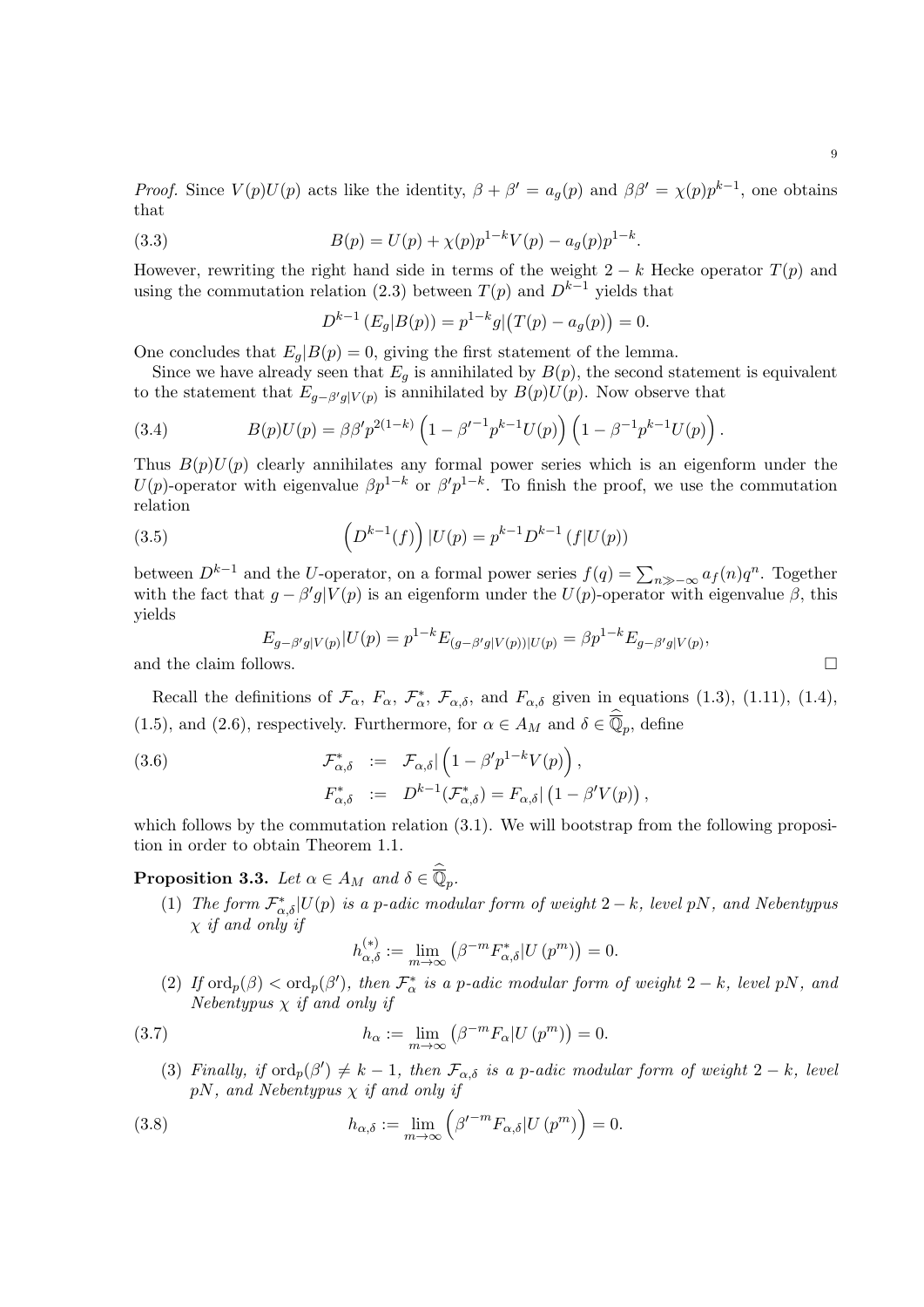*Proof.* Let a formal power series  $H \in \overline{\mathbb{Q}}_p[[q, q^{-1}]]$  be given such that there exists a weakly holomorphic modular form  $W \in M^!_{2-k}(N, \chi)$  with algebraic coefficients which satisfies

(3.9) H|B(p) = W.

Denote

(3.10) 
$$
H^* := H \left( 1 - \beta' p^{1-k} V(p) \right),
$$

and plug in the definition (3.2) of  $B(p)$  to equation (3.9). Then acting on both sides of equation  $\sum^{m-1}$ 

(3.9) by 
$$
\sum_{\ell=0} \beta^{-\ell} p^{\ell(k-1)} U(p^{\ell})
$$
 and taking the *p*-adic limit  $m \to \infty$  gives

(3.11) 
$$
H^* = \lim_{m \to \infty} \left( \beta^{-m} p^{m(k-1)} H^* | U (p^m) \right) - \beta^{-1} p^{k-1} \sum_{\ell=0}^{\infty} \beta^{-\ell} p^{\ell(k-1)} W | U \left( p^{\ell} \right),
$$

with the sum on the right hand side converging by the fact that  $W$  has bounded denominators. Hence  $H^*$  is a p-adic modular form (of weight  $2 - k$ , level pN, and Nebentypus  $\chi$ , which we suppress hereafter) if and only if

(3.12) 
$$
\lim_{m \to \infty} \left( \beta^{-m} p^{m(k-1)} H^* | U (p^m) \right)
$$

is a p-adic modular form. We now note that  $(3.12)$  is clearly an eigenform under the  $U(p)$ operator with eigenvalue  $\beta p^{1-k}$ . Hence for any  $n \in \mathbb{N}$  and  $r \in \mathbb{N}_0$ , the  $(np^r)$ -th coefficient of (3.12) equals its n-th coefficient times  $(\beta p^{1-k})^r$  and one concludes that the n-th coefficient must be zero if  $(3.12)$  is a *p*-adic modular form since *p*-adic modular forms have bounded denominators. Therefore  $(3.12)$  is a *p*-adic modular form if and only if it is identically zero.

Moreover, since  $V(p)U(p)$  acts like the identity, we have that

(3.13) 
$$
\lim_{m \to \infty} \left( \beta^{-m} p^{m(k-1)} H^* | U (p^m) \right) = \left( 1 - \frac{\beta'}{\beta} \right) \lim_{m \to \infty} \left( \beta^{-m} p^{m(k-1)} H | U (p^m) \right),
$$

whenever the right hand side limit exists.

Next assume that  $\hat{H}$  is a formal power series such that there exists a weakly holomorphic modular form  $\widetilde{W} \in M^{!}_{2-k}(N, \chi)$  satisfying

$$
H|B(p)U(p) = W
$$

and  $\text{ord}_p(\beta') \neq k-1$ . Defining  $\widetilde{H}^*$  analogously to  $H^*$  given in (3.10), we will now prove that  $H$  is a p-adic modular form if and only if

(3.14) 
$$
\lim_{m \to \infty} \left( \beta^{-m} p^{m(k-1)} \widetilde{H}^* | U (p^m) \right)
$$

and

(3.15) 
$$
\lim_{m \to \infty} \left( \beta'^{-m} p^{m(k-1)} \widetilde{H} | U (p^m) \right)
$$

are both p-adic modular forms. Plugging in the definition  $(3.2)$  of  $B(p)$ , by an argument analogous to that giving equation (3.11), one obtains

$$
(3.16)\quad \widetilde{H}^*|U(p) = \beta p^{1-k} \lim_{m \to \infty} \left( \beta^{-m} p^{m(k-1)} \widetilde{H}^*|U(p^m) \right) - \beta^{-1} p^{k-1} \sum_{\ell=0}^{\infty} \beta^{-\ell} p^{\ell(k-1)} \widetilde{W}|U(p^{\ell}).
$$

This shows that  $\widetilde{H}^*|U(p)$  is a p-adic modular form if and only if (3.14) is a p-adic modular form (and furthermore identically zero). Since  $\widetilde{H}^*|U(p)$  is clearly a p-adic modular form whenever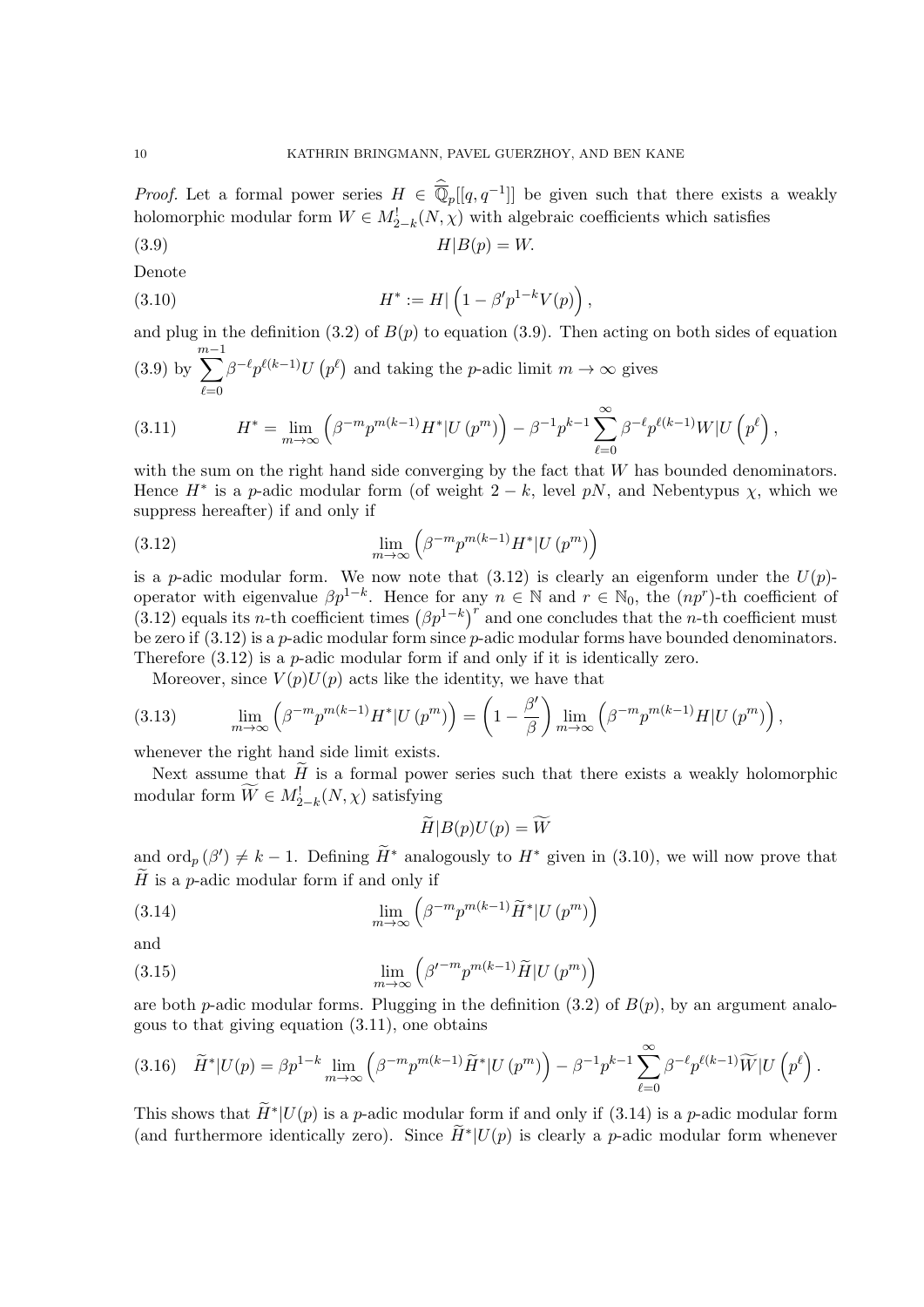$\widetilde{H}$  is a p-adic modular form, one may assume without loss of generality that  $\widetilde{H}^*|U(p)$  is a padic modular form since otherwise both sides of the desired equivalence are false. Then acting by  $U(p)$  on both sides of equation (3.10) combined with the fact that  $\widetilde{H}^*|U(p)$  has bounded denominators, one argues as in the proof of equation  $(3.11)$  to obtain the equality

(3.17) 
$$
\widetilde{H} = \lim_{m \to \infty} \left( \beta'^{-m} p^{m(k-1)} \widetilde{H} | U (p^m) \right) - \beta'^{-1} p^{k-1} \sum_{\ell=0}^{\infty} \beta'^{-\ell} p^{\ell(k-1)} \widetilde{H}^* | U \left( p^{\ell+1} \right),
$$

with the sum converging since  $\text{ord}_p(\beta') \neq k-1$ . Therefore, it follows that  $\tilde{H}$  is a p-adic modular form if and only if  $(3.15)$  is a p-adic modular form. By again noting that  $(3.15)$  is an eigenform for the  $U(p)$ -operator with eigenvalue  $\beta' p^{1-k}$  and p-adic modular forms have bounded denominators, one concludes that  $H$  is a p-adic modular form if and only if (3.15) is identically zero. Thus, we have established that  $\tilde{H}$  is a p-adic modular form if and only if (3.14) and (3.15) are both identically zero. However, if (3.15) is identically zero, then it follows that (3.14) is identically zero, and hence the statement that  $H$  is a p-adic modular form is equivalent to (3.15) equaling zero.

We next establish that the above criterion may be applied to  $H = \mathcal{F}_{\alpha}$  and  $H = \mathcal{F}_{\alpha,\delta}$ . By equation (3.3) one sees that equation (2.2) for  $n = p$  is simply the statement that

(3.18) 
$$
R_p = M|B(p) = M^+|B(p),
$$

where we have used the fact that  $M^-$  is annihilated by  $B(p) = T(p) - a_g(p)p^{1-k}$  (see Lemma 7.4 of [11]). But then by Lemma 3.2 and equation (3.18) one obtains

$$
\mathcal{F}_{\alpha}|B(p) = M^+|B(p) - \alpha E_g|B(p) = R_p,
$$
  

$$
\mathcal{F}_{\alpha,\delta}|B(p)U(p) = R_p|U(p).
$$

Since  $\mathcal{F}_{\alpha}|B(p)$  is a weakly holomorphic modular form, if  $\text{ord}_p(\beta) < \text{ord}_p(\beta')$ , then  $\mathcal{F}_{\alpha}^*$  is a p-adic modular form if and only if

$$
\mathcal{H}_{\alpha} := \left(\frac{\beta}{\beta - \beta'}\right) \lim_{m \to \infty} \left(\beta^{-m} p^{m(k-1)} \mathcal{F}_{\alpha}^{*} | U (p^{m})\right) = 0.
$$

Moreover, since  $\mathcal{F}_{\alpha,\delta}|B(p)U(p)$  is a weakly holomorphic modular form, equation (3.16) with  $\widetilde{H} = \mathcal{F}_{\alpha,\delta}$  shows that  $\mathcal{F}_{\alpha,\delta}^* | U(p)$  is a *p*-adic modular form if and only if

$$
\mathcal{H}_{\alpha,\delta}^{(*)} := \lim_{m \to \infty} \left( \beta^{-m} p^{m(k-1)} \mathcal{F}_{\alpha,\delta}^* | U (p^m) \right) = 0.
$$

Furthermore, if  $\text{ord}_p(\beta') \neq k-1$ , then  $\mathcal{F}_{\alpha,\delta}$  is a p-adic modular form if and only if

$$
\mathcal{H}_{\alpha,\delta} := \lim_{m \to \infty} \left( \beta'^{-m} p^{m(k-1)} \mathcal{F}_{\alpha,\delta} | U (p^m) \right) = 0.
$$

The first and third statements of the proposition now follow by noting that the commutation relation (3.5) between  $D^{k-1}$  and the  $U(p)$ -operator yields  $D^{k-1}(\mathcal{H}_{\alpha,\delta}^{(*)})=h_{\alpha,\delta}^{(*)}$  and  $D^{k-1}(\mathcal{H}_{\alpha,\delta})=$  $h_{\alpha,\delta}$ . The second statement follows by from the fact that  $D^{k-1}(\mathcal{H}_{\alpha})=h_{\alpha}$  and the existence of the limit on the right hand side of equation (3.13), given by Proposition 2.2 of [15], in the case when  $\mathrm{ord}_p(\beta) < \mathrm{ord}_p(\beta')$ ).

Based on Proposition 3.3, it will be helpful to evaluate  $\mathcal{H}_{\alpha}$  and  $\mathcal{H}_{\alpha,\delta}$ . We first note that for every  $\alpha \in A_M$ , the limit  $\mathcal{H}_{\alpha}$  exists by equation (3.11). By equation (2.2) and the fact that  $T(n)$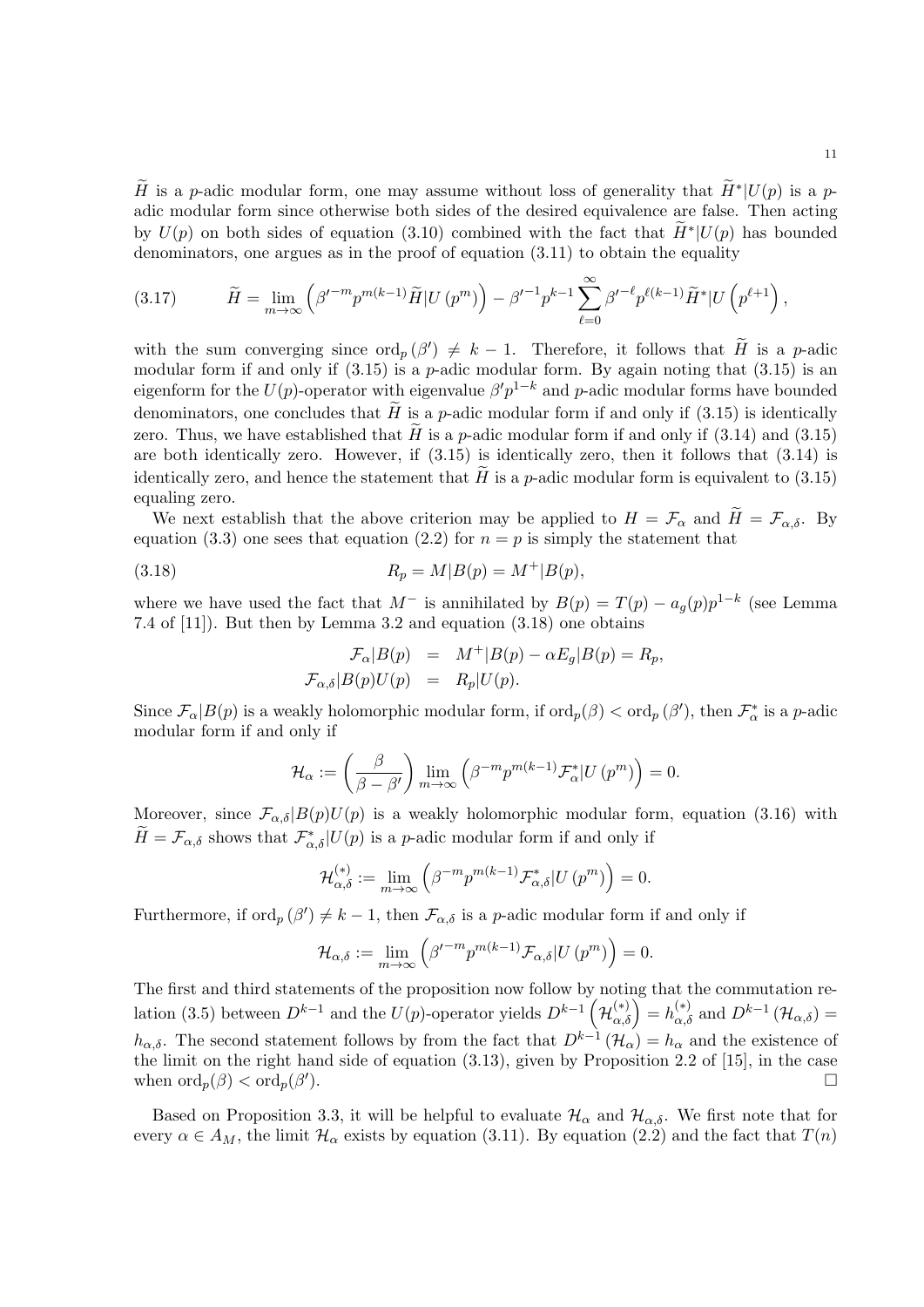commutes with  $U(p)$  whenever n and N<sub>p</sub> are relatively prime, one obtains

$$
\mathcal{H}_{\alpha}|_{2-k}T(n) = n^{1-k}a_g(n)\mathcal{H}_{\alpha} + \lim_{m \to \infty} \left(\beta^{-m}p^{m(k-1)}R_n|U(p^m)\right).
$$

Moreover,  $\lim_{m\to\infty} (\beta^{-m}p^{m(k-1)}R_n|U(p^m)) = 0$  since  $R_n$  has bounded denominators. Since  $\mathcal{H}_{\alpha}$  is clearly an eigenform for the  $U(p)$ -operator with eigenvalue  $\beta p^{1-k}$ , one may recursively compute the coefficients of  $\mathcal{H}_{\alpha}$  using the  $U(p)$ -operator and the Hecke operators to establish that

(3.19) 
$$
\mathcal{H}_{\alpha} = L_{\alpha} E_{g-\beta'g|V(p)},
$$

where, analogously to equation (3.13), for  $\text{ord}_p(\beta) < \text{ord}_p(\beta')$  the first coefficient of  $\mathcal{H}_\alpha$  is given by

$$
(3.20) \tL_{\alpha} := \left(\frac{\beta}{\beta - \beta'}\right) \lim_{m \to \infty} \left(\beta^{-m} p^{m(k-1)} a_{\mathcal{F}_{\alpha}^{*}}(p^{m})\right) = \lim_{m \to \infty} \left(\beta^{-m} a_{F_{\alpha}}(p^{m})\right) \in \widehat{\mathbb{Q}}_{p}.
$$

Now assume  $\text{ord}_p(\beta) < \text{ord}_p(\beta')$  and  $\text{ord}_p(\beta') \neq k-1$ . Note that since  $\text{ord}_p(\beta) < \text{ord}_p(\beta')$ , if the limit  $\mathcal{H}_{\alpha,\delta}$  exists, then the limit (3.14), with  $\widetilde{H} = \mathcal{F}_{\alpha,\delta}$ , must be identically zero. However, by equation (3.16), the limit (3.14) exists if and only if  $\mathcal{F}^*_{\alpha,\delta}|U(p)$  is a p-adic modular form. Combining this with equation (3.17) implies that the limit  $\mathcal{H}_{\alpha,\delta}$  exists if and only if  $\mathcal{F}_{\alpha,\delta}^{*}|U(p)$ is a p-adic modular form. For  $(\alpha, \delta)$  given so that  $\mathcal{F}_{\alpha,\delta}^*$   $|U(p)|$  is a p-adic modular form, one may again use the Hecke operators to obtain that

(3.21) 
$$
\mathcal{H}_{\alpha,\delta} = L_{\alpha,\delta} E_{g-\beta g|V(p)},
$$

where the first coefficient of  $\mathcal{H}_{\alpha,\delta}$  is

(3.22) 
$$
L_{\alpha,\delta} := \lim_{m \to \infty} \left( \beta'^{-m} a_{F_{\alpha,\delta}} (p^m) \right) \in \widehat{\overline{\mathbb{Q}}}_p.
$$

We are now ready to treat the generic case.

*Proof of Theorem 1.1.* By Proposition 3.3 (2), the first part of Theorem 1.1 (1) is equivalent to showing that precisely one  $\alpha \in A_M$  exists so that

$$
D^{k-1}(\mathcal{H}_{\alpha})=h_{\alpha}=0.
$$

Fix  $\alpha_0 \in A_M$ . Equation (3.19) gives

(3.23) 
$$
h_{\alpha_0} = L_{\alpha_0} \left( g - \beta' g | V(p) \right)
$$

where  $L_{\alpha_0}$  is defined in equation (3.20). Let  $\gamma \in \overline{\mathbb{Q}}_p$  be given and write  $\alpha = \alpha_0 + \gamma$ . Then by the definitions (3.7) of  $h_{\alpha}$  and (1.11) of  $F_{\alpha}$ , one has

,

$$
h_{\alpha} = h_{\alpha_0} - \gamma \lim_{m \to \infty} (\beta^{-m} g | U (p^m)).
$$

Clearly this limit is a Hecke eigenform with the same eigenvalues as q and level  $pN$ , while it is an eigenform under the  $U(p)$ -operator with eigenvalue  $\beta$  by construction, and a straightforward calculation shows that

(3.24) 
$$
\lim_{m \to \infty} (\beta^{-m} g | U (p^m)) = \frac{\beta}{\beta - \beta'} (g - \beta' g | V(p)).
$$

Therefore by equations (3.23) and (3.24), we obtain that

$$
h_{\alpha} = \left(L_{\alpha_0} - \frac{\beta}{\beta - \beta'}\gamma\right) \left(g - \beta'g|V(p)\right).
$$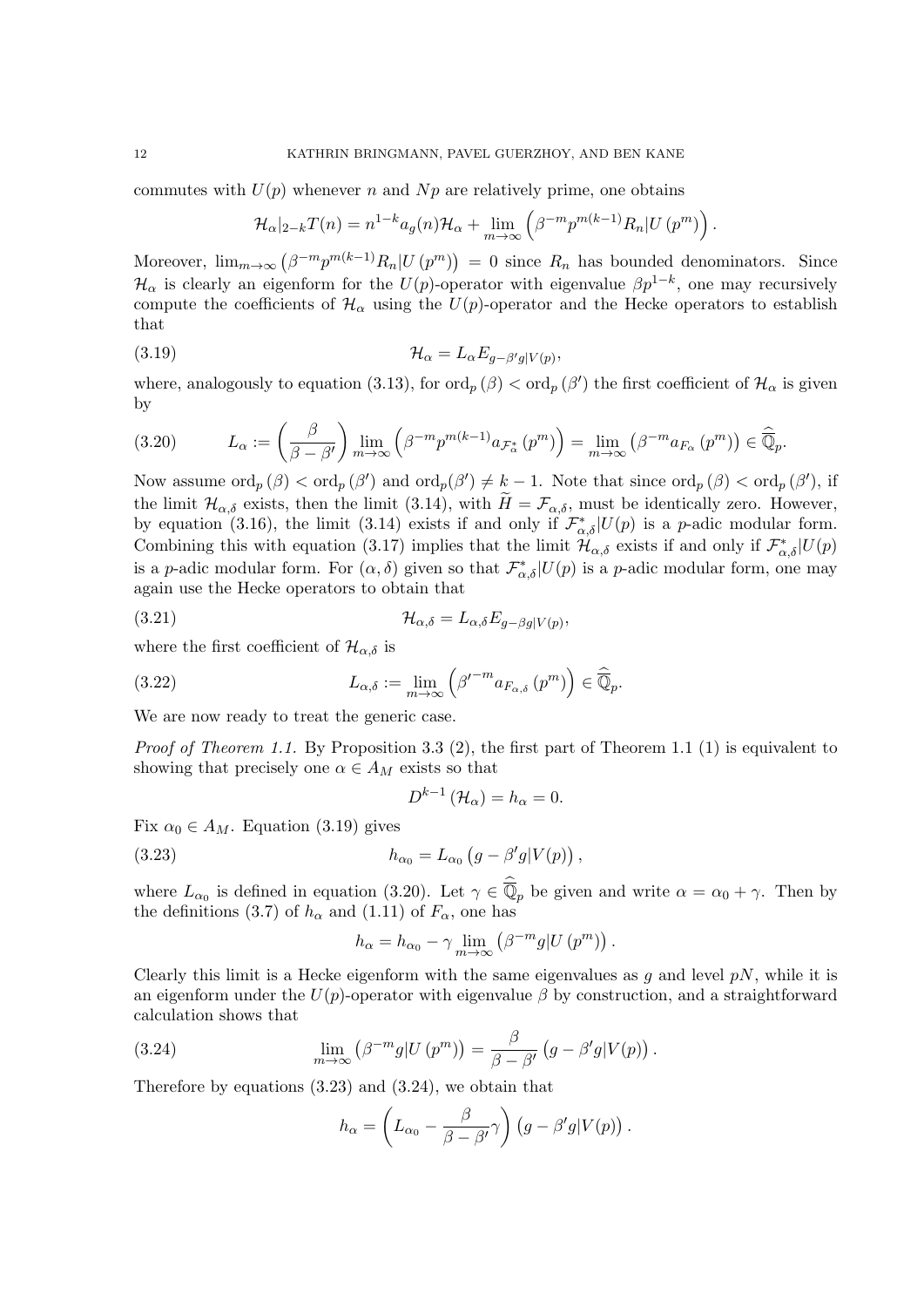Thus,  $h_{\alpha} = 0$  if and only if

(3.25) 
$$
\gamma = L_{\alpha_0} \left( \frac{\beta - \beta'}{\beta} \right).
$$

Choosing  $\alpha_0 = a_M(1)$  above and noting that the first coefficient of  $F_{a_M(1)}|U(p^m)$  is precisely  $b_M(p^m)$  establishes equation (1.6). This concludes the proof of Theorem 1.1 (1).

We now turn to the proof of Theorem 1.1 (2). Since  $\text{ord}_p(\beta') \neq k-1$ , we may use Proposition 3.3 (3), which states that  $\mathcal{F}_{\alpha,\delta}$  is a p-adic modular form if and only if  $D^{k-1}(\mathcal{H}_{\alpha,\delta}) = h_{\alpha,\delta} = 0$ . We begin by taking  $\alpha_1$  to be the unique choice from above so that  $h_{\alpha_1} = 0$  and assume that  $h_{\alpha,\delta} = 0$ . Since  $g - \beta g | V(p)$  is an eigenform under the  $U(p)$ -operator with eigenvalue  $\beta'$  and  $\mathrm{ord}_p(\beta)<\mathrm{ord}_p(\beta'),$  we have that

$$
\lim_{m \to \infty} (\beta^{-m} (g - \beta g | V(p)) | U (p^m)) = 0.
$$

Therefore,

$$
\lim_{m \to \infty} (\beta^{-m} F_{\alpha, \delta} | U (p^m)) = \lim_{m \to \infty} (\beta^{-m} F_{\alpha} | U (p^m)),
$$

and it follows that  $\alpha = \alpha_1$ . Indeed, if one has

$$
\lim_{m \to \infty} \left( \beta^{-m} F_{\alpha, \delta} | U (p^m) \right) \neq 0,
$$

then the fact that  $\text{ord}_p(\beta') > \text{ord}_p(\beta)$  implies that the limit  $h_{\alpha,\delta}$  does not even exist. Because  $\mathcal{F}_{\alpha_1}^*$  is a p-adic modular form by Proposition 3.3 (2), equations (3.17) and (3.18) with  $\widetilde{H} = \mathcal{F}_{\alpha_1,0}$ imply that the limit  $h_{\alpha_1,0}$  exists. Since  $g - \beta g | V(p)$  has eigenvalue  $\beta'$  under the  $U(p)$ -operator, equations (3.21) and (3.22) give that

$$
h_{\alpha_1,\delta} = (L_{\alpha_1,0} - \delta) (g - \beta g | V(p)),
$$

for  $L_{\alpha_1,0}$  defined in equation (3.22). It again follows that this limit is zero if and only if  $\delta =$  $L_{\alpha_1,0}$ .

# 4. Shadows with Complex Multiplication

For this section we assume that  $q$  has CM. We will use the following lemma, which follows by a direct calculation and the fact that in this case the coefficients of  $M^+$  are contained in  $K_q(\zeta)$ for some root of unity  $\zeta$  by Theorem 1.3 of [12]. For a Dirichlet character  $\chi$  and a formal power series  $H(q) = \sum$  $n\gg-\infty$  $a(n)q^n$  we define  $H(q)$  twisted by  $\chi$  as

$$
(H \otimes \chi) (q) := \sum_{n \gg -\infty} a(n) \chi(n) q^n.
$$

Furthermore, for a quadratic field K we denote the character associated to K by  $\chi_K$ .

**Lemma 4.1.** Let  $M \in H_{2-k}(N, \chi)$  be good for g, where g is a cusp form with CM by  $K = \Omega(\sqrt{N})$  $\mathbb{Q}(\sqrt{-D})$ . Then the twist

$$
R := \frac{1}{2} \left( M + M \otimes \chi_K \right) \otimes \chi_K
$$

is a weakly holomorphic modular form. In particular, there exists a weakly holomorphic modular form R with coefficients in  $K_q(\zeta)$ , where  $\zeta$  is a primitive DN-th root of unity, so that whenever  $\chi_K(n) = 1$  the coefficients  $a_M(n)$  and  $a_R(n)$  are equal and otherwise we have  $a_R(n) = 0$ .

We are now ready to prove Theorem 1.2.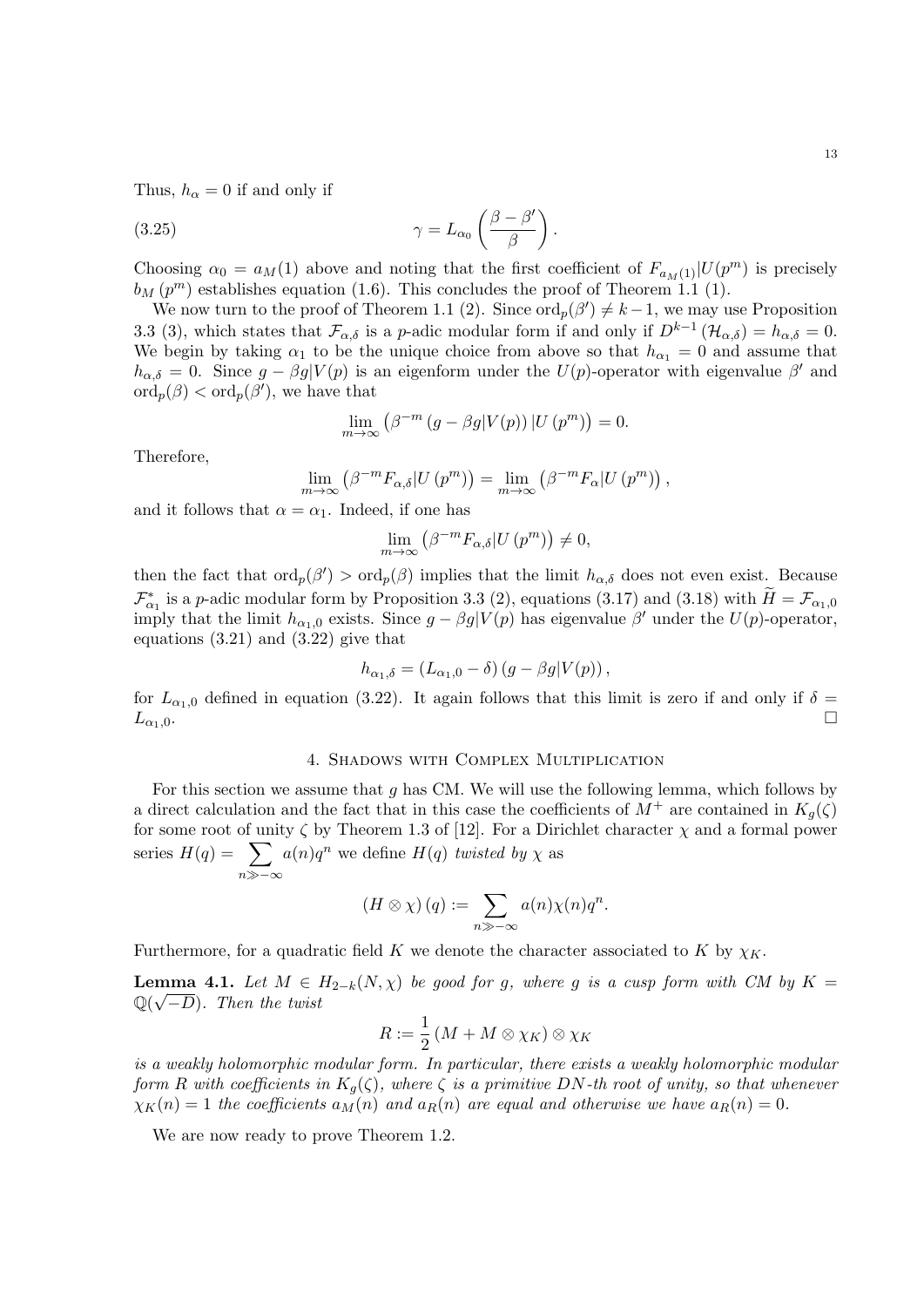*Proof of Theorem 1.2.* Let  $p \nmid N$  be split in  $\mathcal{O}_K$ . By equation (3.25), the claim that  $\alpha = 0$  is the unique choice from Theorem 1.1 (1) is equivalent to showing that  $L_0 = 0$ . However, by Lemma 4.1 we know that

$$
a_{F_0}(p^m) = a_{D^{k-1}(M)}(p^m) = a_{D^{k-1}(R)}(p^m).
$$

Since  $R$  is a weakly holomorphic modular form with algebraic coefficients, Proposition 2.1 of [15] implies that there exists an constant  $A \geq 0$ , depending only on R, such that

$$
\operatorname{ord}_p\left(a_{D^{k-1}(R)}\left(p^m\right)\right) \ge m(k-1)-A,
$$

while  $\text{ord}_p(\beta^m) = 0$ , and it follows that  $L_0 = 0$ .

*Proof of Proposition 1.4.* Let  $p \nmid N$  be inert in  $\mathcal{O}_K$ . By Theorem 1.3 of [12], the coefficients of  $M^+$  are contained in  $K_g(\zeta)$ , where  $\zeta$  is a primitive DN-th root of unity. But  $K_g(\zeta) \subseteq \overline{\mathbb{Q}} \hookrightarrow \overline{\mathbb{Q}}_p$ so that  $\widetilde{\mathcal{F}}_{\alpha}$ , as defined in (1.8), clearly has coefficients in  $\overline{\mathbb{Q}}_p$  for every  $\alpha \in \overline{\mathbb{Q}}_p$ . We will first show that the p-adic limit

(4.1) 
$$
W_{\alpha} := \lim_{m \to \infty} \left( \beta^{-2m} \widetilde{F}_{\alpha} | U (p^{2m+1}) \right)
$$

is an element of  $\overline{\mathbb{Q}}_p[[q]]$ . By Proposition 2.3 of [15], limit (4.1) exists for  $\alpha = 0$ . Since g is an eigenform under the Hecke operator  $T(p)$  with eigenvalue  $a_g(p) = 0$  and  $-\beta^2 = \chi(p)p^{k-1}$ , one obtains that

$$
(4.2) \t\t g|U(p) = \beta^2 g|V(p).
$$

Iterating  $U(p)$  in equation (4.2) together with the fact that  $g|V(p)|U(p) = g$  gives that

(4.3) 
$$
\beta^{-2m}g|V(p)|U(p^{2m+1}) = g.
$$

Therefore, the limit  $W_{\alpha}$  exists. Its first coefficient is given by

$$
\widetilde{L}_{\alpha} := a_{W_{\alpha}}(1) = \lim_{m \to \infty} \left( \beta^{-2m} a_{\widetilde{F}_{\alpha}} \left( p^{2m+1} \right) \right).
$$

Clearly by evaluating the first coefficient for  $W_0$  and determining the linear dependence on  $\alpha$  of the first coefficient by equation  $(4.3)$ , one obtains

(4.4) <sup>L</sup>e<sup>α</sup> <sup>=</sup> <sup>L</sup>e<sup>0</sup> <sup>−</sup> α.

Choosing  $\delta := -\frac{\alpha}{\beta}$  $\frac{\alpha}{\beta}$  and  $\tilde{\alpha} := -\delta$  gives  $F_{\tilde{\alpha}, \delta} = \tilde{F}_{\alpha}$ . Whenever  $(n, pN) = 1$ , multiplying by  $\beta^{-2m}$ and acting by  $U(p^{2m+1})$  on both sides of equation (2.7) hence yields the equation

(4.5) 
$$
\beta^{-2m} \widetilde{F}_{\alpha} |U (p^{2m+1})| T(n) = a_g(n) \beta^{-2m} \widetilde{F}_{\alpha} |U (p^{2m+1}) + \beta^{-2m} r_n |U (p^{2m+1}).
$$

Since  $r_n \in D^{k-1} (M_{2-k}^!(N, \chi))$ , Proposition 2.1 of [15] implies that

$$
\lim_{m \to \infty} \left( \beta^{-2m} r_n | U \left( p^{2m+1} \right) \right) = 0.
$$

Hence  $W_{\alpha}|T(n) = a_{g}(n)W_{\alpha}$ . Since  $W_{\alpha}|U(p^{2}) = \beta^{2}W_{\alpha}$ , inductively computing the coefficients yields that

$$
W_{\alpha} = L_{\alpha}g + A_p g|V(p),
$$

where  $A_p := a_{W_\alpha}(p)$ . To conclude the proposition, it remains to show that  $A_p = 0$  to establish that

$$
(4.6) \t W_{\alpha} = \tilde{L}_{\alpha}g,
$$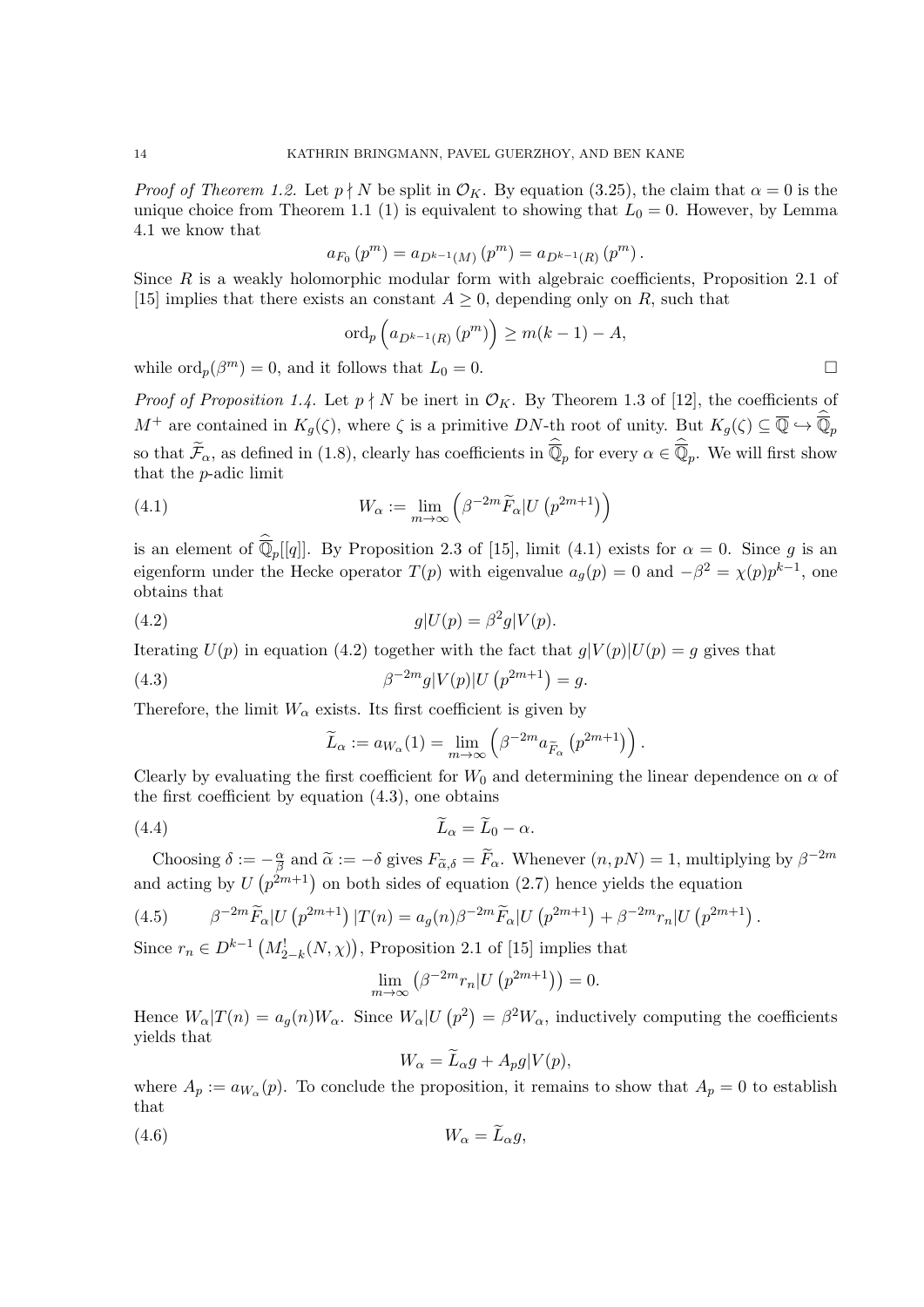and when  $\widetilde{L}_{\alpha} \neq 0$  (namely, precisely when  $\alpha \neq \widetilde{L}_0$ ), the limit in equation (1.10) becomes  $\widetilde{L}_{\alpha}^{-1}W_{\alpha}=g.$ 

To show that  $A_p = 0$ , we first note that equation (4.3) implies that

$$
A_p = \lim_{m \to \infty} \left( \beta^{-2m} a_{D^{k-1}(M)} \left( p^{2m+2} \right) - \alpha \beta^{-2m} a_g \left( p^{2m+1} \right) \right)
$$
  
= 
$$
\lim_{m \to \infty} \left( \beta^{-2m} a_{D^{k-1}(M)} \left( p^{2m+2} \right) - \alpha a_g(p) \right),
$$

but  $a_g(p) = 0$  because p is inert, and hence  $A_p$  is independent of  $\alpha$ . Since  $\chi_K(p^{2m+2}) = 1$ , we know by Lemma 4.1 that

$$
A_p = \lim_{m \to \infty} \left( \beta^{-2m} a_{D^{k-1}(M)} \left( p^{2m+2} \right) \right) = \lim_{m \to \infty} \left( \beta^{-2m} a_{D^{k-1}(R)} \left( p^{2m+2} \right) \right).
$$

By Proposition 2.1 of [15], there exists a constant  $A \geq 0$  such that  $a_{D^{k-1}(R)}(p^{2m+2})$  has p-order at least  $(2m+2)(k-1) - A$ , while  $\text{ord}_p(\beta^{2m}) = m(k-1)$ , and it follows that  $A_p = 0$ . This completes the proof of Proposition 1.4.

$$
\Box
$$

We now prove Theorem 1.3.

Proof of Theorem 1.3. Since g has CM by K and p is inert in  $\mathcal{O}_K$ , one has  $\beta' = -\beta$ . By Proposition 3.3 (3),  $\mathcal{F}_{\alpha,\delta}$ , as defined in (1.5), is a p-adic modular form of weight 2 – k, level pN and Nebentypus  $\chi$  if and only if  $h_{\alpha,\delta} = 0$ . Choose  $\delta := -\frac{\alpha}{\beta}$  $\frac{\alpha}{\beta}$  and  $\tilde{\alpha} := -\delta$ , so that  $\mathcal{F}_{\tilde{\alpha}, \delta} = \mathcal{F}_{\alpha}$ . Hence  $h_{\tilde{\alpha},\delta} = 0$  if and only if  $W_{\alpha} = 0$ , where  $W_{\alpha}$  was defined in equation (4.1). However, combining equations (4.4) and (4.6), one see that  $W_{\alpha} = 0$  if and only if

$$
\alpha = \widetilde{L}_0 = \lim_{m \to \infty} \left( \beta^{-2m} a_{\widetilde{F}_0} \left( p^{2m+1} \right) \right).
$$

Thus we have shown that  $\widetilde{\mathcal{F}}_{\alpha}$  is a p-adic modular form if and only if  $\alpha = \widetilde{L}_0$ , which is the statement of the theorem.

We conclude with the case when  $p|N$ , and in particular the case when g has CM and p is a ramified prime. We first show that  $E_g$  is a p-adic modular form.

**Proposition 4.2.** If p | N and  $a_g(p) = 0$ , then  $E_g$  is a p-adic modular form of level N and  $Nebentypus \chi.$ 

*Proof.* Since  $a_q(p) = 0$  and  $p \mid N$ , one has  $a_q(pn) = 0$  for every  $n \in \mathbb{N}$ . For n relatively prime to p, Euler's Theorem states that for any  $C \in \mathbb{N}$ , we have

$$
n^{C(p^m - p^{m-1})} \equiv 1 \pmod{p^m}.
$$

Choosing C large enough to satisfy  $\ell_m := C(p^m - p^{m-1}) - (k-1) > 0$  gives, using definition (1.2), that

$$
E_g(z) \equiv \sum_{n\geq 1} a_g(n) n^{C(p^m - p^{m-1}) - (k-1)} q^n = D^{\ell_m}(g) \pmod{p^m}.
$$

But the image under  $D^{\ell_m}$  of a modular form is itself a p-adic modular form (see [18] for the level 1 case), and the proposition follows.

In order to prove Theorem 1.5, we will use an argument similar to that given in the proof of Proposition 4.2 to show that  $\mathcal{F}_{\alpha}$  is a p-adic modular form of level N and Nebentypus  $\chi$ .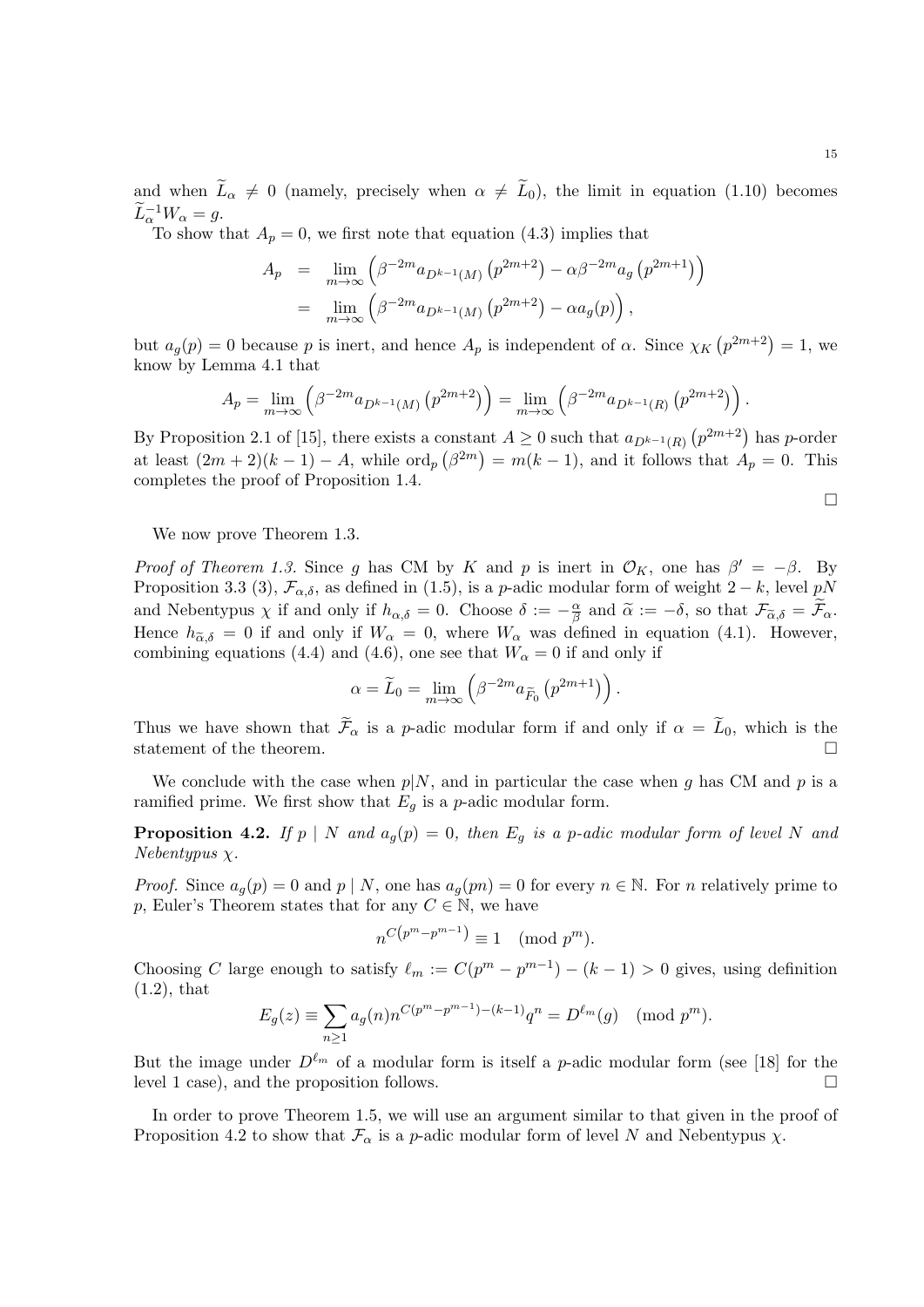*Proof of Theorem 1.5.* Since  $g|U(p) = 0$ , one concludes that  $g \otimes \chi_p^2 = g$ . It follows that  $M^+ \otimes \chi_p^2$ has shadow  $\frac{g}{\|g\|}$  and thus differs from  $M^+$  by a weakly holomorphic modular form. Hence for every  $\alpha \in A_M$  one has

(4.7) 
$$
\mathcal{F}_{\alpha} \otimes \chi_p^2 - \mathcal{F}_{\alpha} = M^+ \otimes \chi_p^2 - M^+,
$$

which is a weakly holomorphic modular form. In particular, for the choice  $\alpha = a<sub>M</sub>(1)$ , the left hand side of equation (4.7) has coefficients in  $K_g$  since  $\mathcal{F}_{a_M(1)}$  has its coefficients in  $K_g$  by Theorem 1.1 of [15]. Thus the weakly holomorphic modular form  $M^+ \otimes \chi^2_p - M^+$  has coefficients in  $K_q$ .

Moreover  $F_\alpha \otimes \chi_p^2 = D^{k-1} \left( \mathcal{F}_\alpha \otimes \chi_p^2 \right)$  is a weakly holomorphic modular form. We then note that for every *n*, the  $(pn)$ -th coefficient of  $\mathcal{F}_{\alpha} \otimes \chi^2_p$  clearly equals zero. But then we may argue as in the proof of Proposition 4.2, using Euler's Theorem to approximate  $\mathcal{F}_{\alpha} \otimes \chi_p^2$  by  $D^{\ell_m}$   $(F_\alpha \otimes \chi_p^2)$ . Similarly to the case for holomorphic modular forms, the image of any weakly holomorphic modular form under  $D^{\ell_m}$  is a *p*-adic modular form, which can be shown by using the weight 2 Eisenstein series  $E_2$  and then noting that  $E_2$  is a p-adic modular form. Thus  $\mathcal{F}_{\alpha} \otimes \chi^2_p$ is a p-adic modular form which differs from  $\mathcal{F}_{\alpha}$  by a weakly holomorphic modular form with coefficients in  $K_g \subseteq \overline{\mathbb{Q}}_p$ , and it follows that  $\mathcal{F}_{\alpha}$  is also a p-adic modular form. This concludes the proof of the theorem.  $\Box$ 

#### **REFERENCES**

- [1] S. Ahlgren and S. Boylan, Arithmetic properties of the partition function, Invent. Math. 153 (2003), no. 3, 487–502.
- [2] S. Ahlgren and S. Boylan, Central critical values of modular L-functions and coefficients of half-integral weight modular forms modulo l, Amer. J. Math. 129 (2007), no. 2, 429-454.
- [3] G. Andrews, The fifth and seventh order mock theta functions, Trans. Amer. Math. Soc. 293 (1986), no. 1, 113–134.
- [4] G. Andrews and D. Hickerson, Ramanujan's "lost" notebook VII: The sixth order mock theta functions, Adv. Math. 89 (1991), no. 1, 60–105.
- [5] K. Bringmann, Asymptotics for rank partition functions, Trans. Amer. Math. Soc. 361 (2009), 3483–3500.
- [6] K. Bringmann and B. Kane, *Inequalities for differences of Dyson's rank for all odd moduli*, Math. Res. Lett., accepted for publication.
- [7] K. Bringmann and J. Lovejoy, Overpartitions and class numbers of binary quadratic forms, Proc. Nat. Acad. Sci. USA 106 (2009), 5513–5516.
- [8] K. Bringmann and K. Ono, The  $f(q)$  mock theta function conjecture and partition ranks, Invent. Math. 165 (2006), 243–266.
- [9] K. Bringmann and K. Ono, Dyson's rank and Maass forms, Ann. of Math. 171 (2010), 419–449.
- [10] J. Bruinier and J. Funke, On two geometric theta lifts, Duke Math. J. 125 (2004), no. 1, 45–90.
- [11] J. Bruinier and K. Ono, *Heegner divisors, L-functions, and Maass forms*, Ann. of Math., accepted for publication.
- [12] J. Bruinier, K. Ono, and R. Rhoades, Differential operators for harmonic Maass forms and the vanishing of Hecke eigenvalues, Math. Ann. 342 (2008), 673–693.
- [13] Y.-S. Choi, Tenth order mock theta functions in Ramanujan's lost notebook, Invent. Math. 136 (1999), no. 3, 497–569.
- [14] A. Folsom and K. Ono, *Duality involving the mock theta function*  $f(q)$ , J. Lond. Math. Soc. **77** (2008), 320–334.
- [15] P. Guerzhoy, Z. Kent, and K. Ono, p-adic coupling of mock modular forms and shadows, Proc. Nat. Acad. Sci. USA, accepted for publication.
- [16] D. Hickerson, A proof of the mock theta conjectures, Invent. Math. 94 (1988), no. 3, 639–660.
- [17] S. Ramanujan, The lost notebook and other unpublished papers, Narosa Publishing House, New Delhi, 1987.
- [18] J.-P. Serre, Formes modulaires et fonctions zêta p-adiques, Modular functions of one variable (Proc. Internat. Summer School, Univ. Antwerp, 1972), pp. 191-268. Lecture Notes in Math, Vol. 350, Springer, Berlin, 1973.